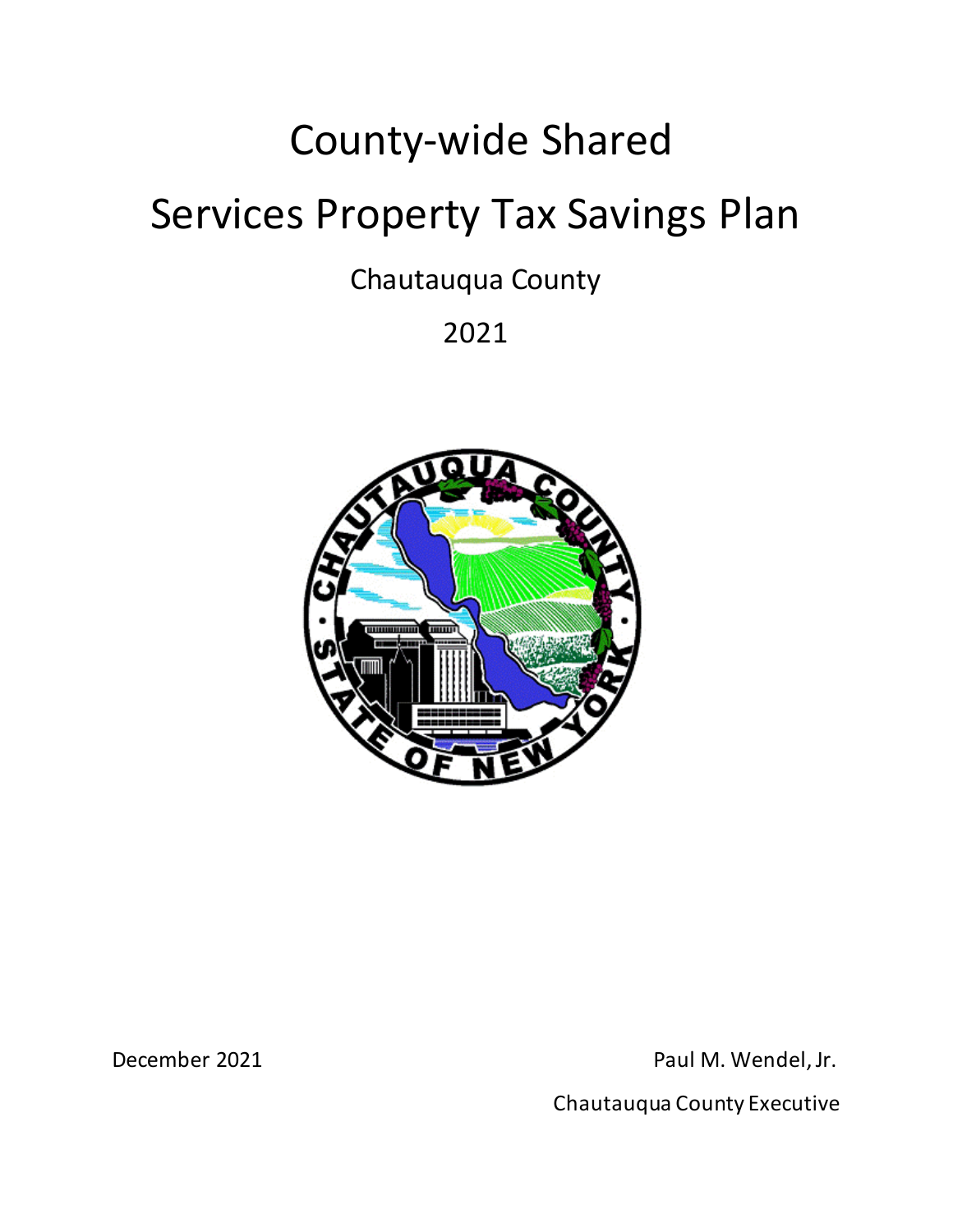## **Table of Contents**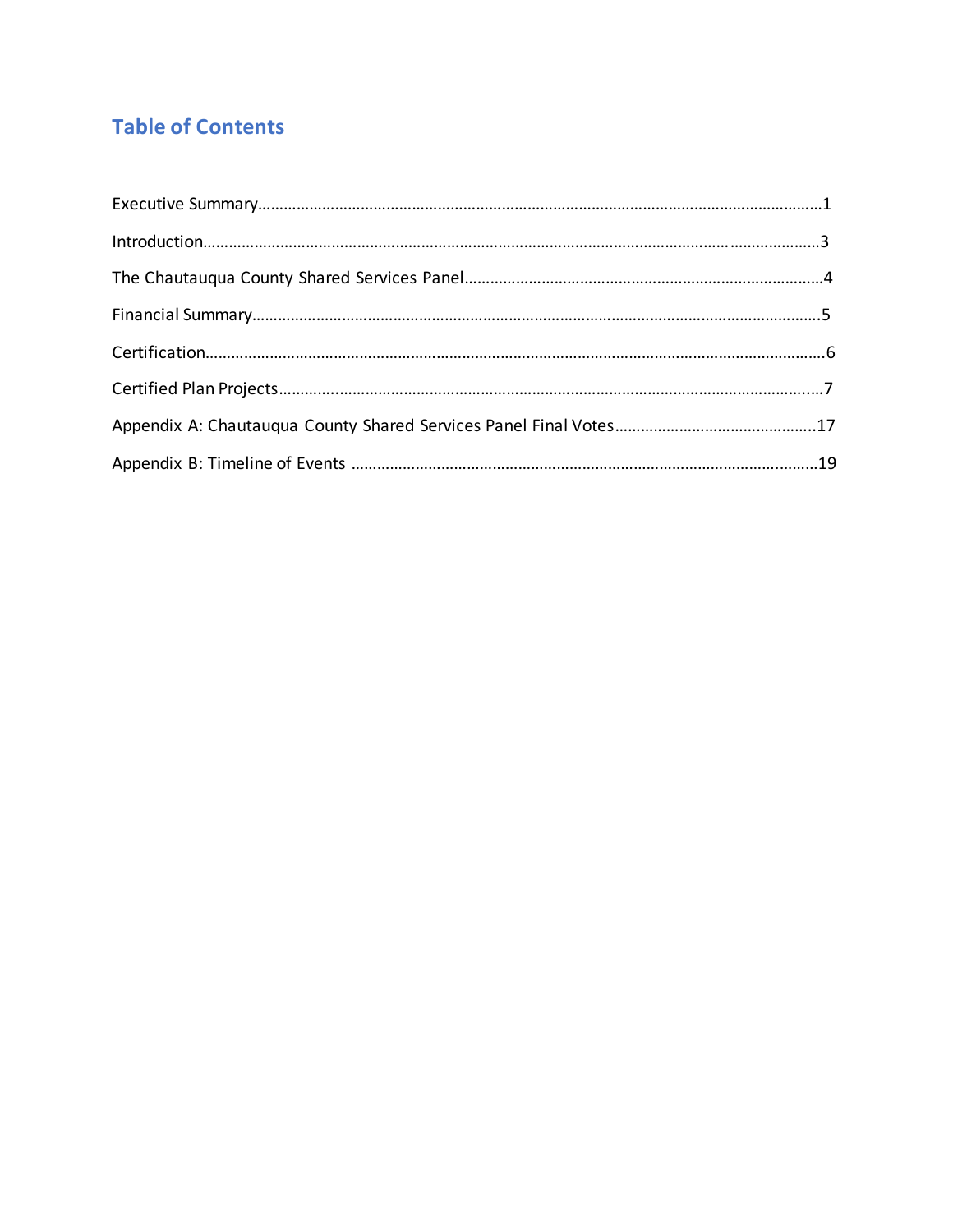#### **Executive Summary**

There is little argument that sharing services often makes sense, and that efforts to expand the number and variety of cooperative services should be encouraged. Many local leaders in Chautauqua County are implementing and proposing bold new directions for their communities and engaging fellow leaders and the public in discussions on shared services and the potential efficiencies to be found.

In recent years, New York State has created a number of programs and incentives designed to empower and encourage local governments to improve their efficiencies and lower taxes by reorganizing and sharing service delivery for many of their programs.

The County-wide Shared Service Initiative (CWSSI) helps local communities come together to work towards developing a County-wide Shared Services Tax Savings Plan through intergovernmental cooperation. The Governor has charged the Chief Executive Officer of each county with the responsibility of coordinating the development of a shared services panel and ultimately the delivery of each county's local plan.

Chautauqua County's approach to the development of a County-wide Shared Services Plan has been to tackle some of the more practical projects related to shared services. While these projects seem like an obvious strategy, these smaller, "low hanging fruit" projects will have a large impact on the municipalities that they serve and is the direction our municipalities have chosen to pursue in 2022. These projects are provided in Table 1. below.

**The Chautauqua County-wide Shared Services Plan was approved on December 17th, 2021, by a vote of 25 yes and 18 no votes. The final vote tally for each Panel member's vote can be found in Appendix A.**

| Table 1.       |                                             |              |              |              |
|----------------|---------------------------------------------|--------------|--------------|--------------|
| Project        | <b>Certified Plan Projects</b>              | 2022 Savings | 2023 Savings | 2024 Savings |
| 1              | Town-Level Shared Assessor                  | \$15,186     | \$15,186     | \$15,186     |
| $\overline{2}$ | Comprehensive Plan Shared<br>Consultant     | \$26,400     | \$0          | \$0          |
| 3              | Shared Code Enforcement                     | \$9,000      | \$10,000     | \$10,000     |
| $\overline{4}$ | Shared Dredging Dewittville Creek           | \$38,000     | \$38,000     | \$38,000     |
| 5              | Shared Dredging Bemus Creek                 | \$38,000     | \$38,000     | \$38,000     |
| 6              | DPW Shared Equipment                        | \$200,000    | \$200,000    | \$200,000    |
| 7              | Single Town Justice Shared<br>Service       | \$12,390     | \$12,390     | \$12,390     |
| 8              | Safety Inspection/Zoning Shared<br>Services | \$19,000     | \$19,000     | \$19,000     |
| 9              | Vac Truck Shared Equipment                  | \$150,000    | \$150,000    | \$150,000    |
|                | <b>Total Certified Savings Estimates</b>    | \$507,976    | \$482,576    | \$482,576    |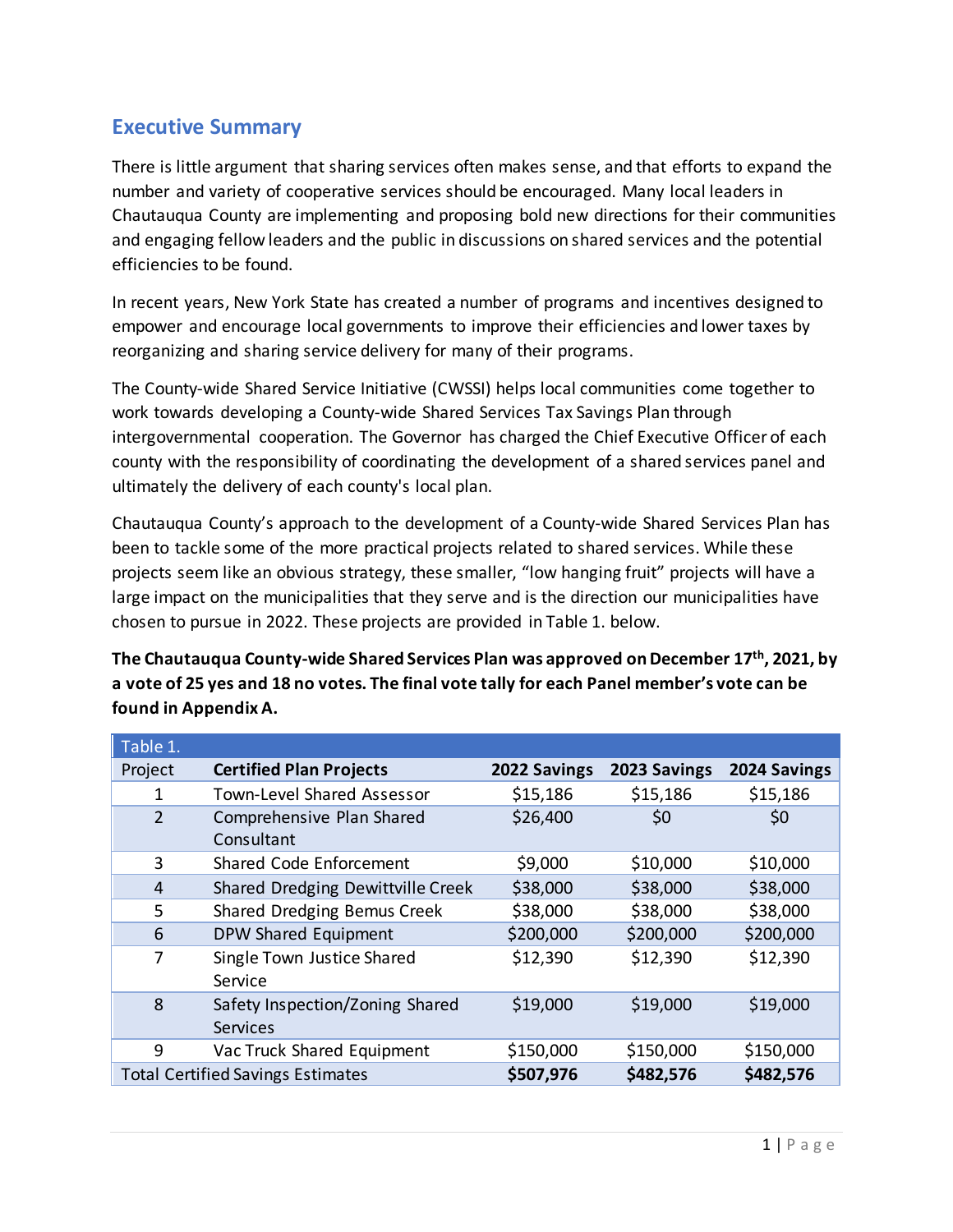Over the past 30 years, the municipalities within the County have actively pursued sharing services and increasing efficiencies due to the economic climate that have often faced the western portion of the State. Now more than ever, due to Coivd-19, it is essential that the County's municipalities work together to provide safe, efficiently delivered services. As a small but industrious county, the municipalities within Chautauqua County are dedicated to finding additional opportunities to work together.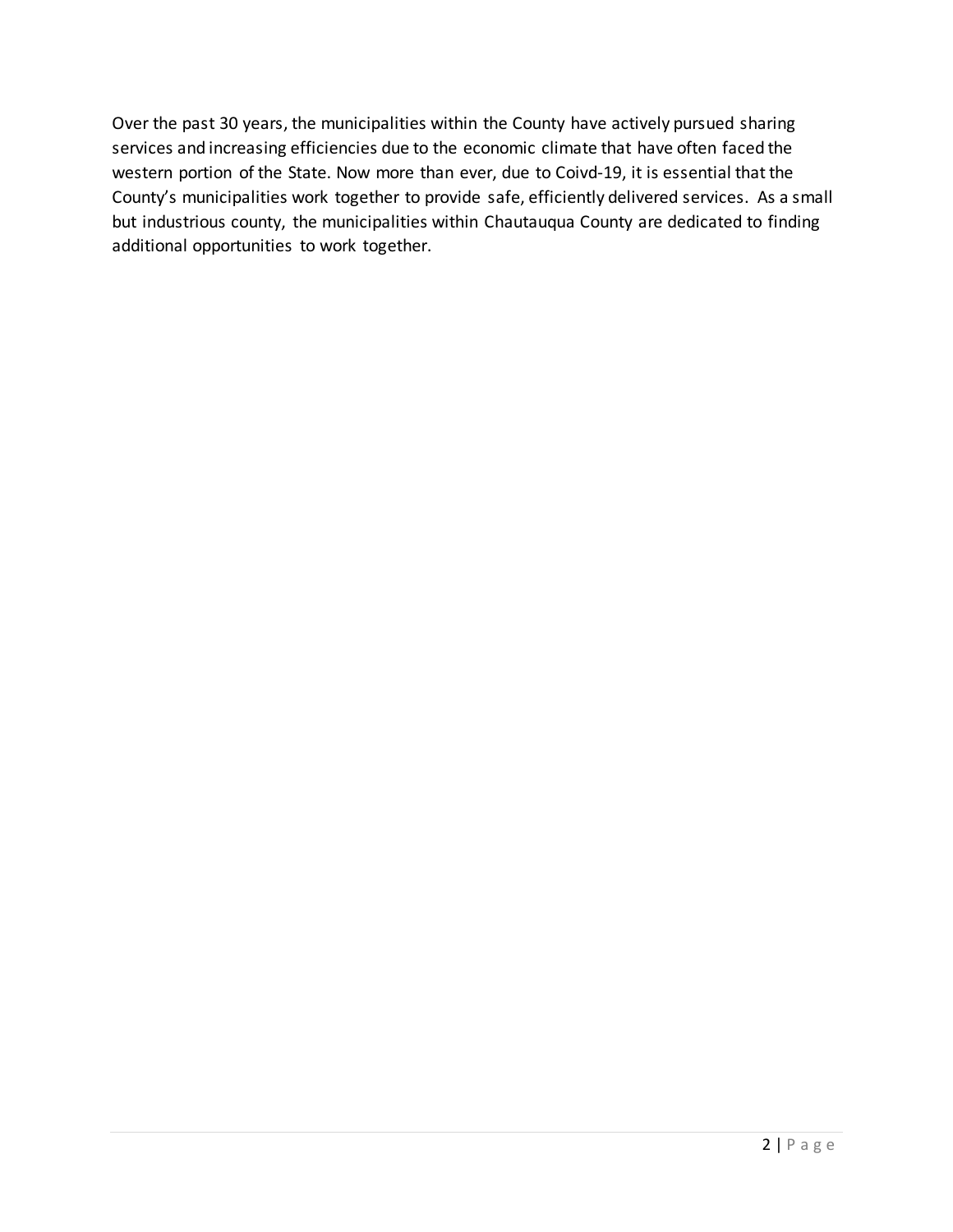#### **Introduction**

Chautauqua County is the Western most County in New York State and is located on the edge of Appalachia. Our citizens, while having lower per capita incomes than much of the State, have always been a proud group of people who are long accustomed to having to look for ways to do more with less. As such, many of our community leaders have needed to creatively work together to share services such as code enforcement, fueling facilities, salt storage sheds, highway equipment, and other formal and informal innovative approaches to improve and maintain crucial service delivery to our residents.

The County's first shared services plan was adopted in 2017. This plan covered a three year span that focused on thinking big and thinking long term. Many of the projects within the Plan were aspirational and did not get implemented. Yet, projects such as the dissolution of the Village of Cherry Creek into the Town of Cherry Creek did become a reality, has created cost savings for local tax payers. The 2018 proposed projects within the Plan were estimated to save Chautauqua County a total of over \$1 million in its first year of implementation.

The 2021 Plan is focused on realistic projects that will be implemented in 2022. Easier to achieve projects, such as combining assessors, code enforcement officers, and sharing services to implement specific projects, are some of the main focuses in the Plan.

#### **County-Wide Shared Services Initiative (CWSSI)**

The County-Wide Shared Services Initiative, included in the enacted FY 2018 Budget, requires county officials to develop localized plans that find property tax savings by coordinating and eliminating duplicative services and proposing the coordination of services to enhance purchasing power.

The County-wide Shared Services Initiative (the "Initiative") establishes a Shared Services Panel (the "Panel") in each county, chaired by the Chief Executive Officer of the County. The Chautauqua County Shared Services Panel has worked to help develop this County-wide Shared Service Property Tax Savings Plan (the "Plan"), and will ultimately approve it. The progress that has been made so far, and the work that will be done to execute the vision of this Plan, is only possible through intergovernmental cooperation and a drive to find new opportunities to share and coordinate services in Chautauqua County. That intergovernmental cooperation has led to the development of new actions that can create actual and demonstrable property tax savings.

Within Article 12-1 of the General Municipal Law, the CWSSI was extended through December  $31<sup>st</sup>$ , 2021, and was added to law by the FY 2019 Enacted Budget. The 2021 Chautauqua County Shared Services Plan has followed Article 12-1 requirements and a timeline of events can be viewed in Appendix B.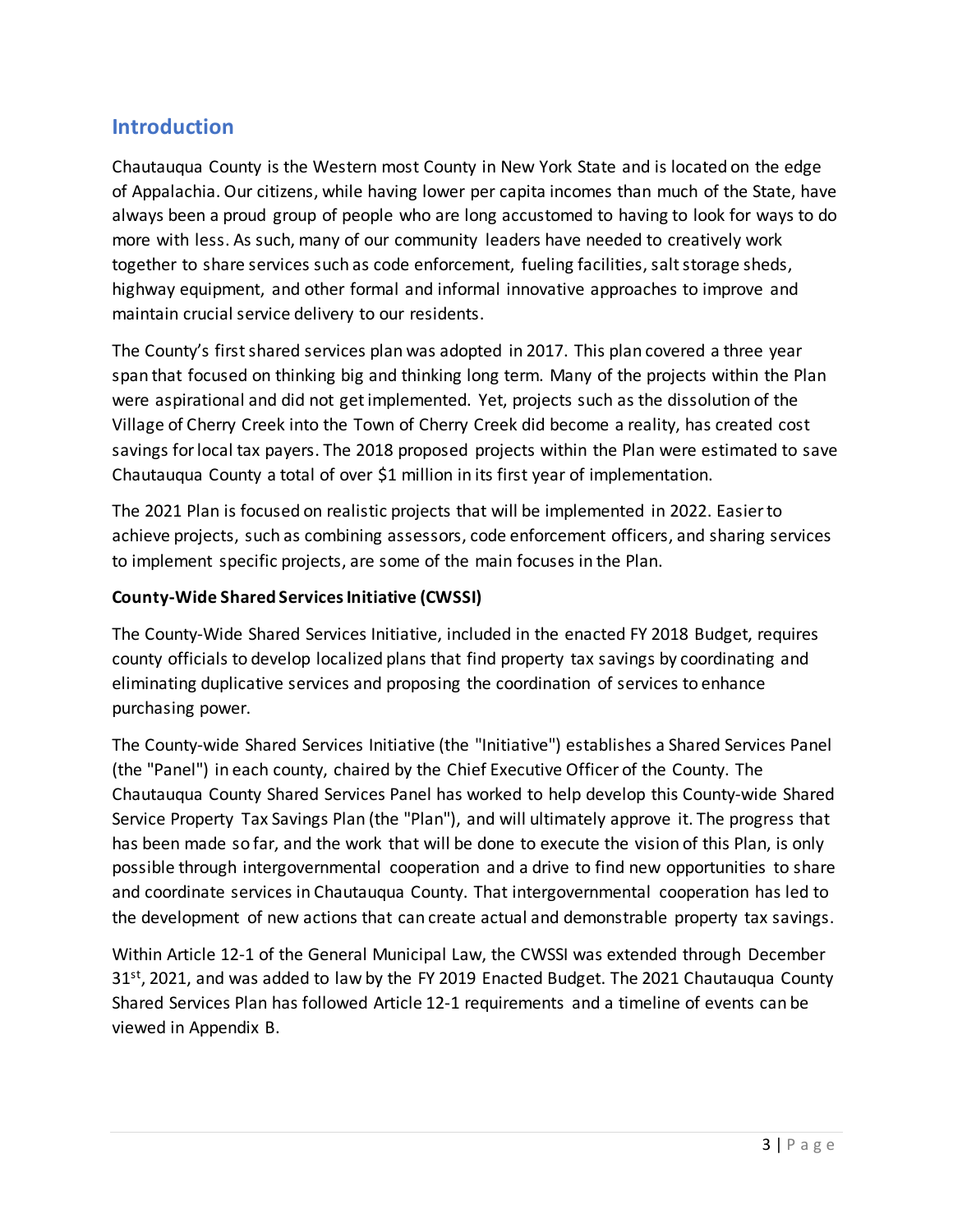## **The Chautauqua County Shared Services Panel**

As required by law, County Executive P.J. Wendel has assembled a Shared Services Panel to carry out the Initiative. The Panel is made up of the mayor of every city or village, and the supervisors of every town, as shown in Table 2 below.

| Table 2.                       |                          |                      |                     |
|--------------------------------|--------------------------|----------------------|---------------------|
| County Executive (Panel Chair) |                          |                      |                     |
| <b>Chautauqua County</b>       | Paul M. Wendel, Jr.      |                      |                     |
| <b>City Mayors</b>             |                          |                      |                     |
| <b>Dunkirk</b>                 | <b>Wilfred Rosas</b>     |                      |                     |
| Jamestown                      | Edward A. Sundquist      |                      |                     |
| <b>Town Supervisors</b>        |                          |                      |                     |
| Arkwright                      | <b>Brian L Mcavoy</b>    | <b>Harmony</b>       | John E Brown        |
| <b>Busti</b>                   | Jesse M Robbins          | <b>Kiantone</b>      | Joshua S Ostrander  |
| <b>Carroll</b>                 | Russell L Payne          | <b>Mina</b>          | Rebecca N Brumagin  |
| <b>Charlotte</b>               | Allen W Chase            | <b>North Harmony</b> | Robert E Yates      |
| Chautauqua                     | Donald Emhardt           | <b>Poland</b>        | Kelly A Snow        |
| <b>Cherry Creek</b>            | William W Young          | <b>Pomfret</b>       | Daniel W Pacos      |
| Clymer                         | <b>Travis B Heiser</b>   | <b>Portland</b>      | Daniel F Schrantz   |
| <b>Dunkirk</b>                 | <b>Richard A Purol</b>   | <b>Ripley</b>        | Douglas A Bowen     |
| <b>Ellery</b>                  | Arden E Johnson          | <b>Sheridan</b>      | John H Walker Ii    |
| <b>Ellicott</b>                | Patrick W Mclaughlin     | <b>Sherman</b>       | Mark D Persons      |
| <b>Ellington</b>               | Karen G Bifaro           | <b>Stockton</b>      | David J Wilson      |
| <b>French Creek</b>            | David J White            | <b>Villenova</b>     | Yvonne M Park       |
| Gerry                          | <b>Richard C Heath</b>   | Westfield            | Martha R Bills      |
| <b>Hanover</b>                 | Todd Johnson             |                      |                     |
| <b>Village Mayors</b>          |                          |                      |                     |
| <b>Bemus Point</b>             | Bryan P Dahlberg         | <b>Mayville</b>      | Kennth V Shearer Jr |
| <b>Brocton</b>                 | Arthur L Miller          | Panama               | William F Schneider |
| Cassadaga                      | William M Dorman         | <b>Sherman</b>       | Colleen M Meeder    |
| <b>Celoron</b>                 | Scott Schrecengost       | <b>Silver Creek</b>  | Jeffrey Hornburg    |
| <b>Falconer</b>                | James M Jaroszynski      | <b>Sinclairville</b> | James E Kianos Jr   |
| Fredonia                       | Douglas P Essek          | Westfield            | Mike Vandevelde     |
| <b>Lakewood</b>                | <b>Randall G Holcomb</b> |                      |                     |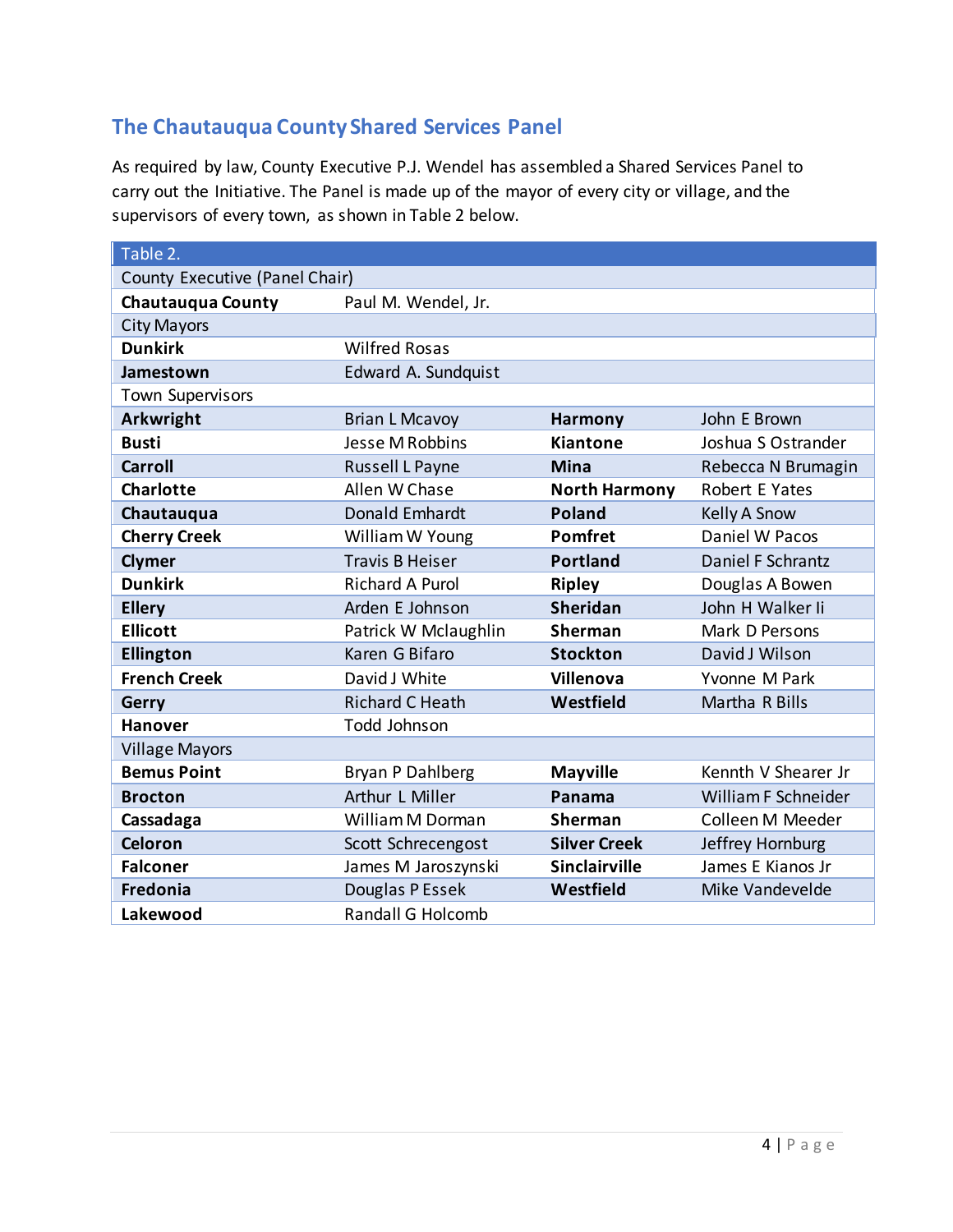## **Financial Summary**

As noted in Table 3., the sum total of property taxes levied in the year 2021 by the County, Cities, Towns, Villages, and School Districts within the County was \$241,745,544.00, however, approximately 44 percent (\$106,318,946) was levied by the participants of this plan, with the majority having been levied by taxing entities (school districts) not participating in the shared services program. There is no doubt that efficiencies and the resultant tax levy reductions could be achieved through the merger, sharing of services, or other actions taken by school districts, but that discussion shall be delayed for another time.

| Table 3.                                    |                                                       |                                                                                                             |  |  |
|---------------------------------------------|-------------------------------------------------------|-------------------------------------------------------------------------------------------------------------|--|--|
| 2021 Local Government Property Taxes        | districts within the County.                          | The sum total of property taxes levied in the year<br>2021 by the county, cities, towns, villages, school   |  |  |
| \$241,745,544.00                            |                                                       |                                                                                                             |  |  |
| <b>2021 Participating Entities Property</b> |                                                       | The sum total of property taxes levied in the year                                                          |  |  |
| <b>Taxes</b>                                | participating in the Panel.                           | 2021 by the county, cities, towns, and villages                                                             |  |  |
| \$106,318,946.00                            |                                                       |                                                                                                             |  |  |
| <b>Total Anticipated Savings</b>            | annually thereafter.                                  | The sum total of net savings in the Plan certified as<br>being anticipated in calendar years 2022, 2023 and |  |  |
| 2022: \$507,976                             | 2023: \$482,576                                       | Thereafter: \$482,576                                                                                       |  |  |
| <b>Anticipated Savings as a</b>             |                                                       | The sum total of net savings in the Plan certified as                                                       |  |  |
| <b>Percentage of Participating</b>          |                                                       | being anticipated in calendar year 2022, 2023 and                                                           |  |  |
| <b>Entities Property Taxes</b>              |                                                       | annually thereafter as a percentage of the sum                                                              |  |  |
|                                             |                                                       | total of property taxes levied in 2021 by Panel                                                             |  |  |
|                                             | participating municipalities.                         |                                                                                                             |  |  |
| 2022: 0.48%                                 | 2023: 0.45%                                           | Thereafter: 0.45%                                                                                           |  |  |
| <b>Anticipated Savings to the</b>           |                                                       | The amount of savings that the average taxpayer                                                             |  |  |
| <b>Average Taxpayer</b>                     |                                                       | in the county will realize in calendar years 2022,                                                          |  |  |
|                                             | 2023 and annually thereafter if the net savings       |                                                                                                             |  |  |
|                                             | certified in this Plan are realized.                  |                                                                                                             |  |  |
|                                             | This is calculated by dividing the "Total Anticipated |                                                                                                             |  |  |
|                                             |                                                       | Savings" by the number of property tax payers in                                                            |  |  |
|                                             | Chautauqua County (80,570).                           |                                                                                                             |  |  |
| 2022: \$6.30                                | 2023: \$5.99                                          | Thereafter: \$5.99                                                                                          |  |  |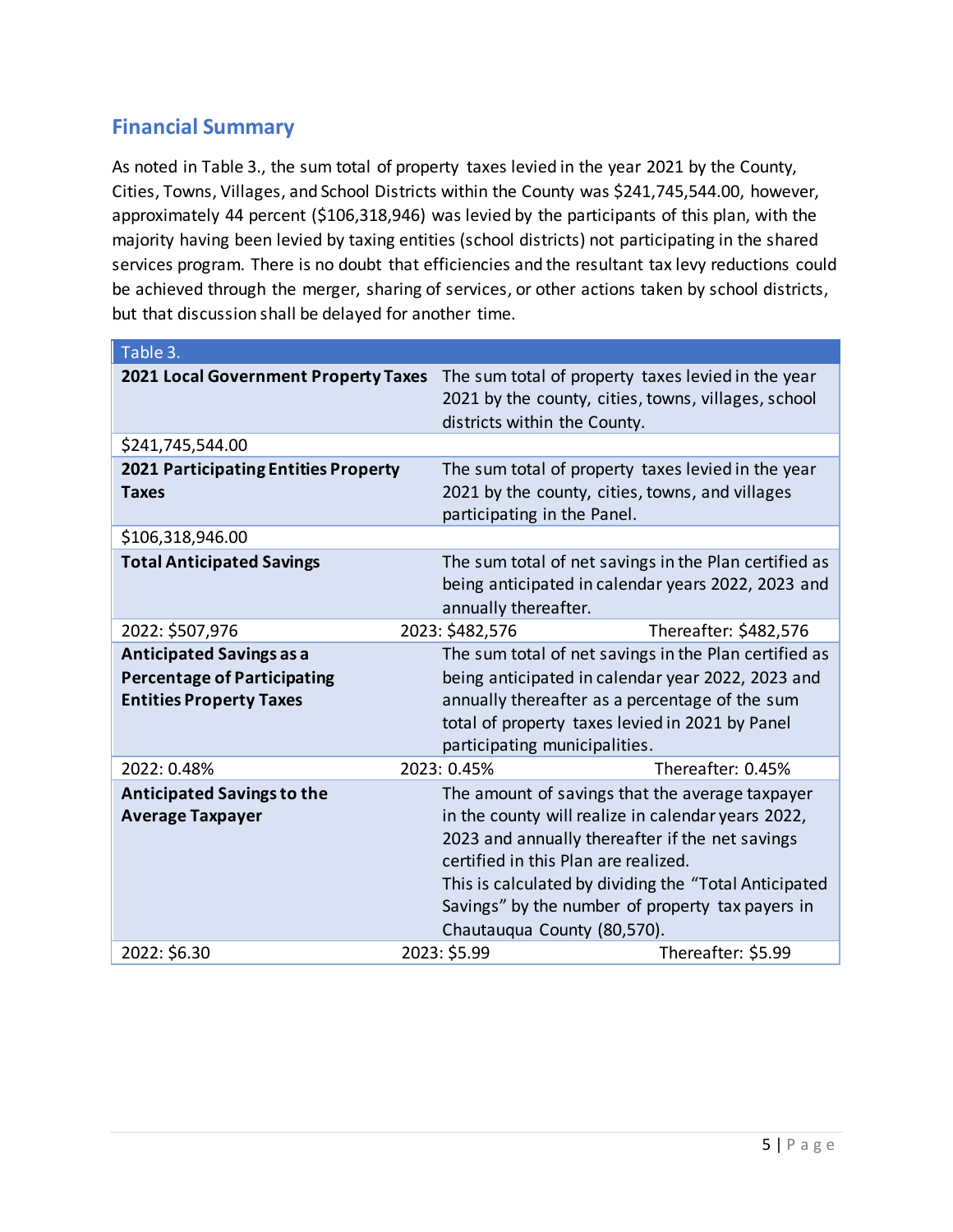### **Certification**

*I, Paul M. Wendel, Jr. herby certify that the savings identified and contained herein by the Chautauqua County Shared Services Panel member municipalities in this Chautauqua County Shared Services Tax Savings Plan, are true and accurate to the best of my knowledge and belief. This is the finalized Plan, which was approved on December 17th, 2021, by a vote of 25 Yeas to 0 Nay with 18 No Votes, and it was disseminated to resident of the county in accordance with the County-wide Shared Service Property Tax Savings Law.*

X

 $X$ 12/17/2021

Paul M. Wendel, Jr. Date

Chautauqua County Executive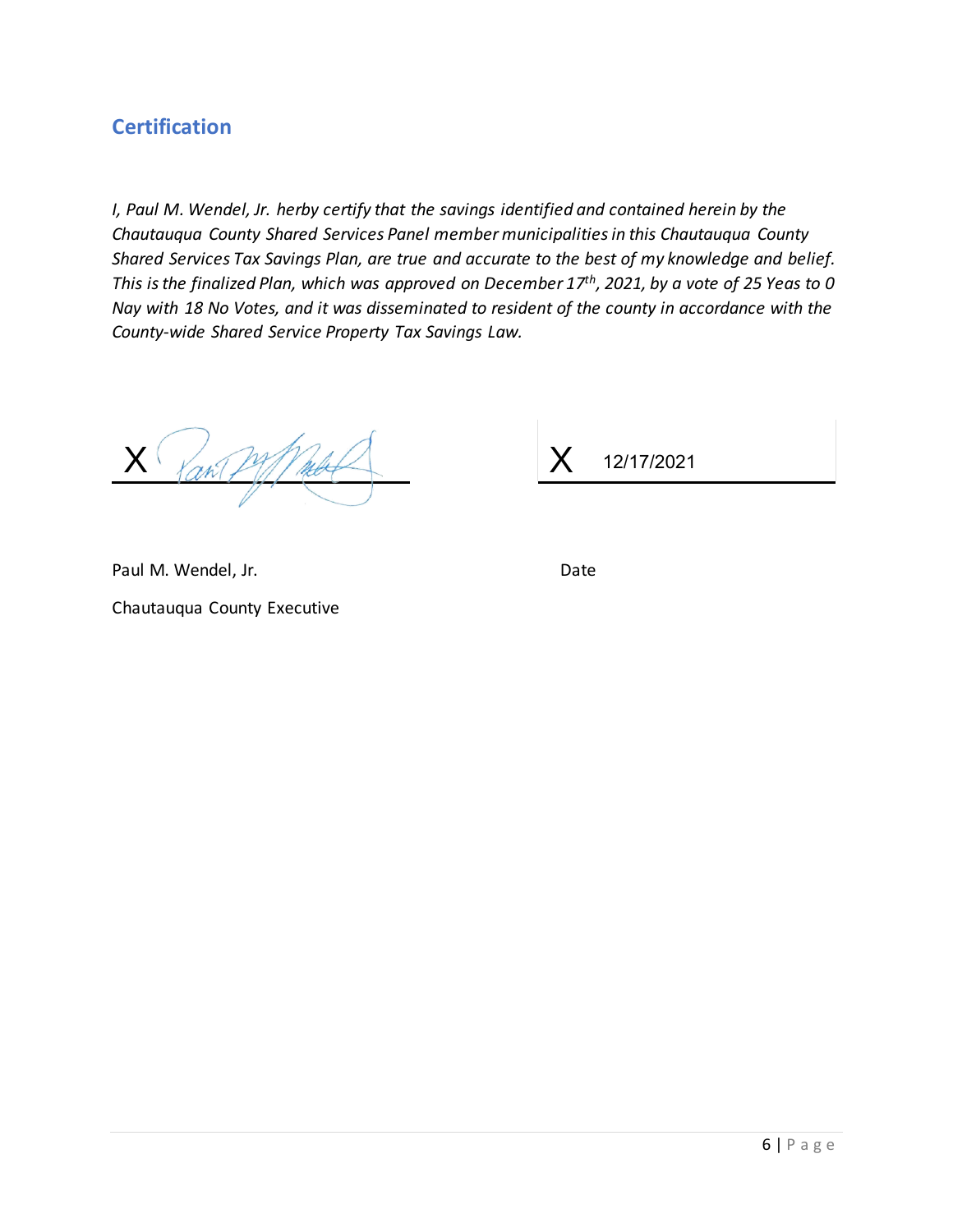## **Certified Plan Projects**

Chautauqua County's 2021 Shared Services Property Tax Savings Plan builds on the plan submitted in 2017. The 2021 Plan includes 9 new projects that will be implemented in 2022 and will generate an estimated tax savings of \$507,976 in 2022 and/or beyond.

| <b>Project #1: Town Assessor Shared Service</b>                      |                         |                                |  |  |
|----------------------------------------------------------------------|-------------------------|--------------------------------|--|--|
| Type: Shared Services                                                | <b>Category: Shared</b> | <b>Anticipated Start: 2022</b> |  |  |
|                                                                      | Personnel               |                                |  |  |
| Municipal Partners: Town of Pomfret, Hanover, Dunkirk, and Villenova |                         |                                |  |  |

#### **Opt-Outs:** None

**Description:** The Town of Pomfret currently employs a full time Assessment Clerk, while the Town of Hanover employs a part time Assessment Clerk. The Towns of Pomfret, Hanover, Dunkirk and Villenova all have their own part-time property assessors, each employing the same person parttime. The four towns will enter into a shared services agreement whereby Pomfret will employ the assessor full-time and will provide assessing services within the Towns of Pomfret, Dunkirk, Hanover, and Villenova 5 days a week, and each town will be provided access to assessor services 35 hours per week. Hanover will continue to employ its part-time assessment clerk to also provide shared coverage to the four towns. The cost sharing of salary and benefits (excluding health coverage) will be loosely dictated by the proportion of parcels within each town (Pomfret 6,461, Hanover 5,163, Dunkirk 1,087, and Villenova 1,102) with Pomfret at an additional .25% and Dunkirk at an additional 1%. There will be an increase in Assessor coverage under this agreement since all towns will have access to the assessment office during all normal business hours, instead of the part-time hours currently covered in each town.

Pomfret's share will include assessor and clerical wages, benefits, equipment, and contractual expenses at \$90,215 per year for a savings of \$7,961, which is less than their existing cost of \$98,176. The Town of Hanover's budget will increase because of the number of parcels that will be served, increasing their budget by \$8,333. The Town of Dunkirk will contribute \$17,015 from their \$30,630 currently spent on assessing. Lastly, the Town of Villenova will contribute \$12,909 from their \$14,852 that will save this municipality \$1,943 on assessing.

| <b>Estimated Savings:</b>  | 2022              | 2023       | <b>Recurring</b> |
|----------------------------|-------------------|------------|------------------|
| Town of Pomfret -\$7,961   |                   | $-57,961$  | $-57,961$        |
| Town of Hanover $+ $8,333$ |                   | $+ $8,333$ | $+ $8,333$       |
| Town of Dunkirk -\$13,615  |                   | $-$13,615$ | $-513,615$       |
| Town of Villenova -\$1,943 |                   | $-$1,943$  | $-51,943$        |
|                            | Total: - \$15,186 | $-$15,186$ | $-$15,186$       |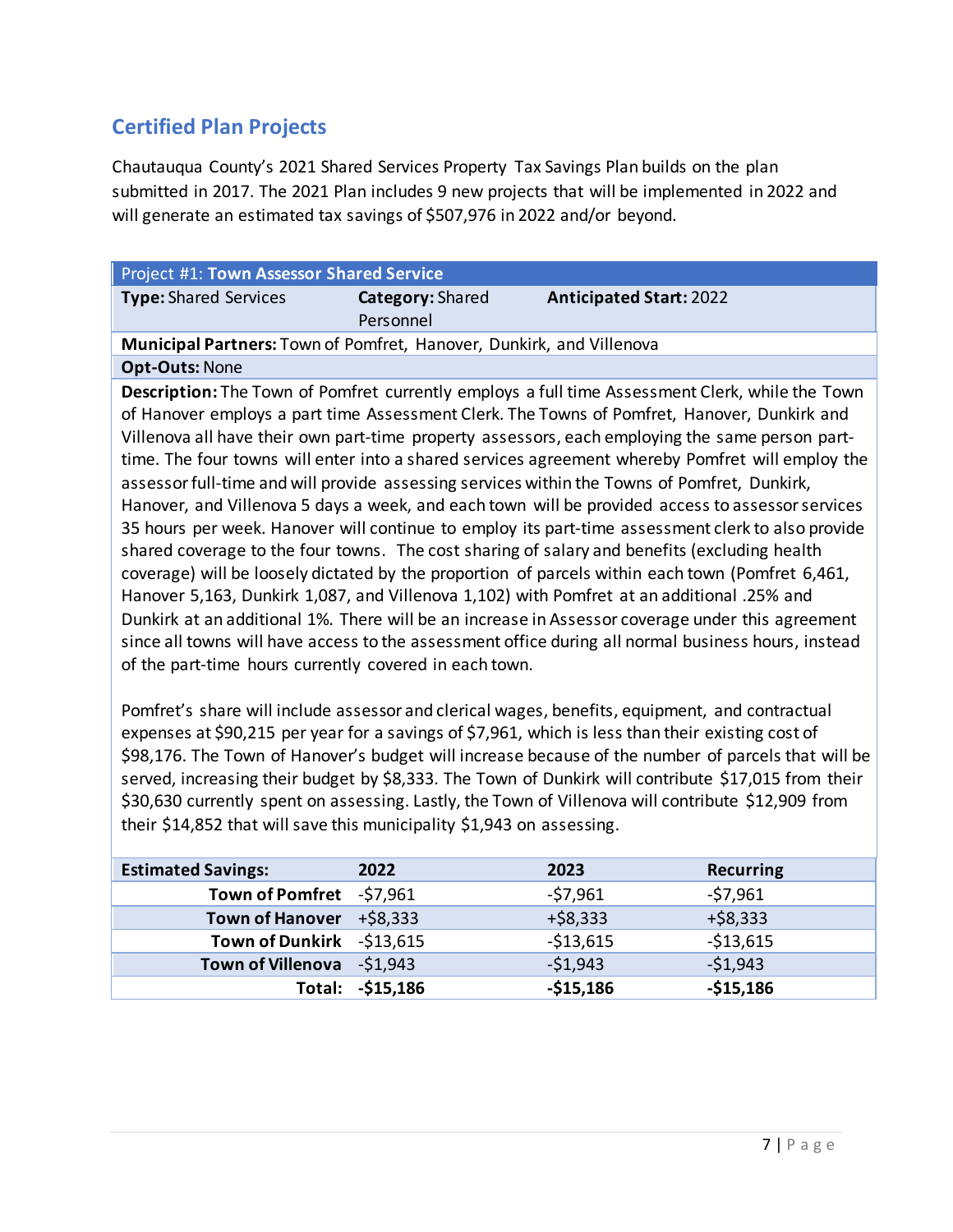| Project #2: Joint Comprehensive Plan Update Project                                                                                                                                                                                                                                                                                                                                                                                                                                                                                                                                                                                                                                                                                                    |                                |      |                                |  |  |
|--------------------------------------------------------------------------------------------------------------------------------------------------------------------------------------------------------------------------------------------------------------------------------------------------------------------------------------------------------------------------------------------------------------------------------------------------------------------------------------------------------------------------------------------------------------------------------------------------------------------------------------------------------------------------------------------------------------------------------------------------------|--------------------------------|------|--------------------------------|--|--|
| <b>Type: Planning Shared Services</b>                                                                                                                                                                                                                                                                                                                                                                                                                                                                                                                                                                                                                                                                                                                  | Category: Shared<br>Consultant |      | <b>Anticipated Start: 2022</b> |  |  |
| Municipal Partners: Town of Pomfret, Village of Fredonia                                                                                                                                                                                                                                                                                                                                                                                                                                                                                                                                                                                                                                                                                               |                                |      |                                |  |  |
| <b>Opt-Outs: None</b>                                                                                                                                                                                                                                                                                                                                                                                                                                                                                                                                                                                                                                                                                                                                  |                                |      |                                |  |  |
| Description: The Town of Pomfret and the Village of Fredonia are working together to update the<br>Town's Ag Protection/Comprehensive Plan and the Village's Comprehensive Plan. Each<br>municipality completed their current plan approximately 10 years ago. Each municipality paid the<br>same planning firm to develop their plan. The two municipalities are collaborating to jointly<br>update their comprehensive plans. A joint RFP process was completed to select a planning firm to<br>complete the project, with costs being shared equally by the Village & Town. The Town of<br>Pomfret paid \$44,500 to complete its plan 10 years ago, and the Village of Fredonia paid \$41,900.<br>The combined cost of the new project is \$60,000. |                                |      |                                |  |  |
| <b>Estimated Savings:</b>                                                                                                                                                                                                                                                                                                                                                                                                                                                                                                                                                                                                                                                                                                                              | 2022                           | 2023 | <b>Recurring</b>               |  |  |
| Town of Pomfret -\$14,500                                                                                                                                                                                                                                                                                                                                                                                                                                                                                                                                                                                                                                                                                                                              |                                | \$0  | \$0                            |  |  |
| Village of Fredonia - \$11,900                                                                                                                                                                                                                                                                                                                                                                                                                                                                                                                                                                                                                                                                                                                         |                                | \$0  | \$0                            |  |  |
|                                                                                                                                                                                                                                                                                                                                                                                                                                                                                                                                                                                                                                                                                                                                                        | Total: - \$26,400              | \$0  | \$0                            |  |  |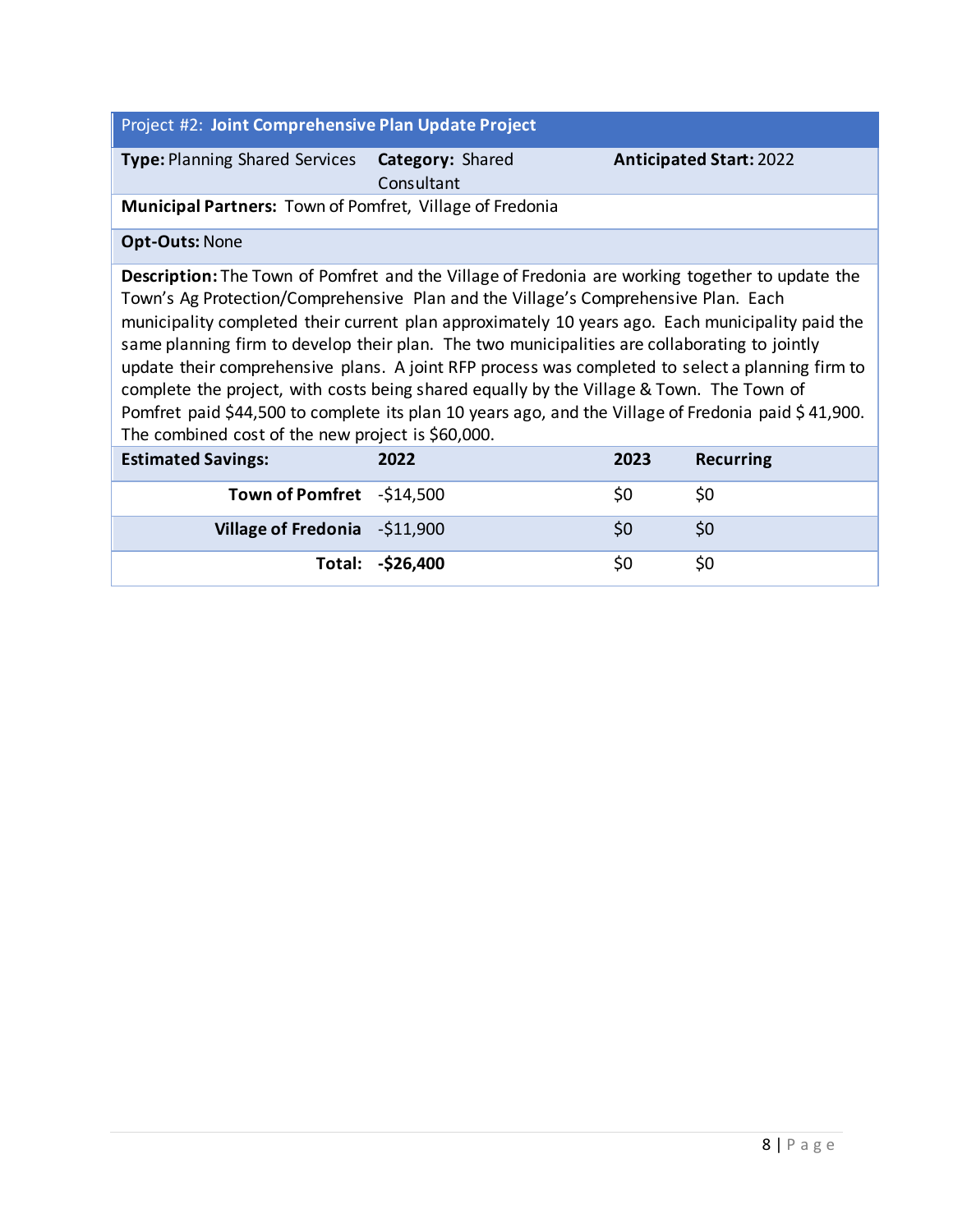| Project #3: Shared Code Enforcement                                                               |                  |                                |                  |  |
|---------------------------------------------------------------------------------------------------|------------------|--------------------------------|------------------|--|
| <b>Type: Shared Services</b>                                                                      | Category: Shared | <b>Anticipated Start: 2022</b> |                  |  |
|                                                                                                   | Personnel        |                                |                  |  |
| <b>Municipal Partners: Town of Chautauqua and Village of Mayville</b>                             |                  |                                |                  |  |
| <b>Opt-Outs: None</b>                                                                             |                  |                                |                  |  |
| Description: Upon the retirement of the Village of Mayville Code Enforcement Officer, the Town    |                  |                                |                  |  |
| of Chautauqua offered to share Code Enforcement personnel with the Village of Mayville. The       |                  |                                |                  |  |
| Town already employed one full time Code Enforcement Officer and a part time Code                 |                  |                                |                  |  |
| Enforcement Officer for fire inspections and fill in duties. The Village had employed a part time |                  |                                |                  |  |
| Code Enforcement Officer that only worked four, three-hour days a week. The result of the         |                  |                                |                  |  |
| merger gave the Village a code enforcement office that was open all week, and the Town could      |                  |                                |                  |  |
| have two full time code officers.                                                                 |                  |                                |                  |  |
| <b>Estimated Savings:</b>                                                                         | 2022             | 2023                           | <b>Recurring</b> |  |
| <b>Village of Mayville</b>                                                                        | $-59,000$        | $-510,000$                     | $-$10,000$       |  |
| <b>Town of Chautauqua</b>                                                                         | \$0              | \$0                            | \$0              |  |
| Total:                                                                                            | $-$ \$9,000      | $-$10,000$                     | $-$10,000$       |  |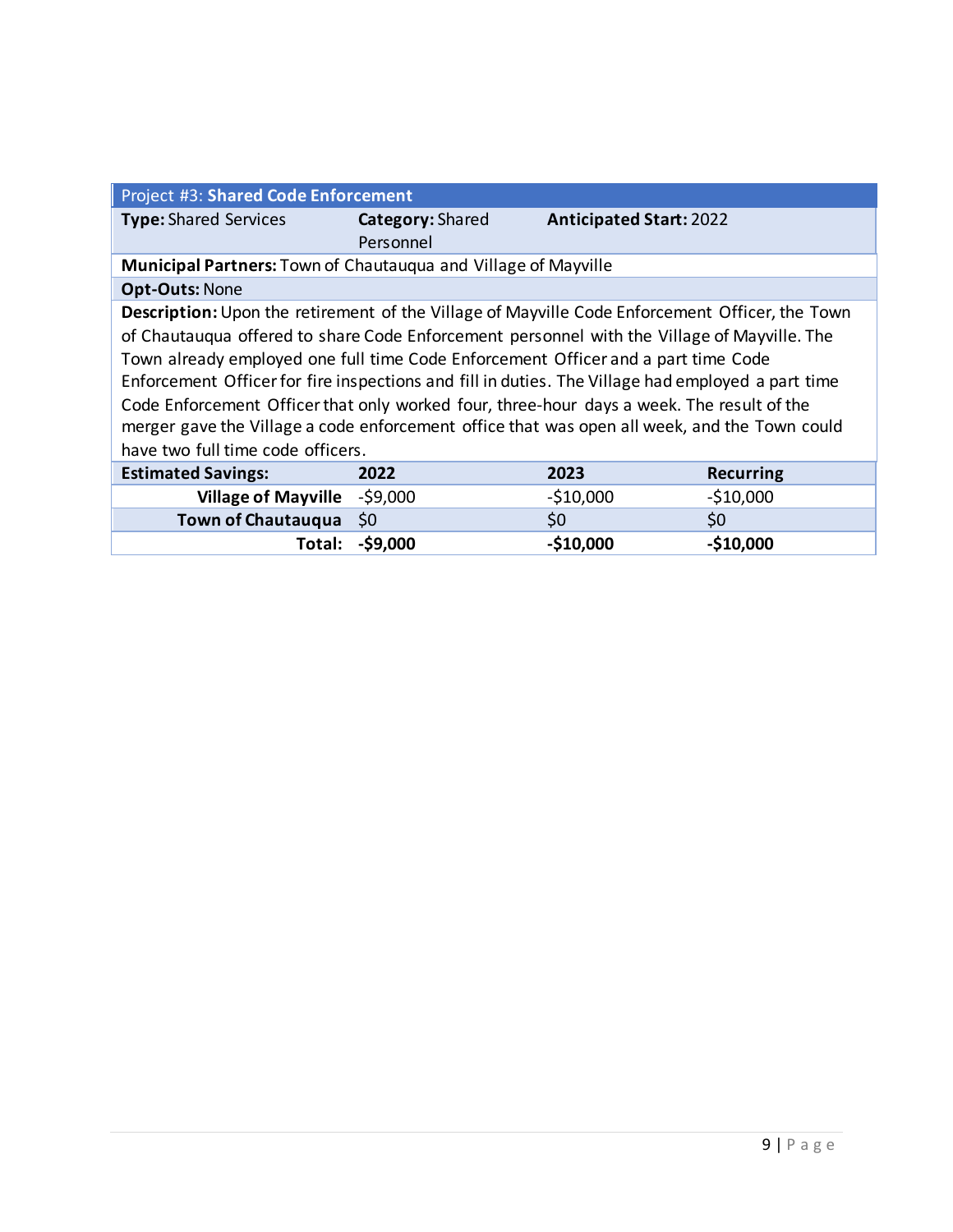| Project #4: Dredging Dewittville Creek |                                                     |                                |  |  |
|----------------------------------------|-----------------------------------------------------|--------------------------------|--|--|
| <b>Type: Shared Services</b>           | <b>Category: Shared</b><br>Personnel &<br>Equipment | <b>Anticipated Start: 2022</b> |  |  |
|                                        |                                                     |                                |  |  |

**Municipal Partners:** Town of Chautauqua & Ellery, Chautauqua County

#### **Opt-Outs:** None

**Description:** The Town of Chautauqua is concerned about repetitive property damage and public safety due to flooding at the confluence of Dewittville Creek and Chautauqua Lake. Dredging a 50' x 500' area of accumulated gravel at the confluence will improve the hydraulic conductivity of the Creek and reduce flooding. The project is expected to take approximately 3 weeks and will be repeated in 5-year intervals to maintain the channel geometry.

Chautauqua County and the Chautauqua Lake Watershed Alliance collaborated to provide engineering and technical support for the Town of Chautauqua to obtain a NYSDEC Permit for an estimated value of \$15,000 in shared services.

Gradational and chemical analysis of the dredged material is required to qualify the gravel for Beneficial Re-use Determination by the NYSDEC at an estimated direct cost of \$7,500. Chautauqua County plans to use American Rescue Plan Funds (ARPA) to purchase a 300 class "long stick" excavator and will provide the excavator and an operator at an estimated value of \$15,000 in shared services for the duration of the project.

A rental agreement for an 8-ton tracked dump truck will be negotiated with a heavy equipment provider at a quoted direct cost of \$7,400 for the duration of the project. The Town of Chautauqua will provide the operator.

The Town of Chautauqua will provide a front-end loader and operator to load the gravel into dump trucks at an estimated in-kind value of \$8,000 for the duration of the project. The Town of Ellery will provide a dump truck(s) and operator to haul the gravel to a stockpile located at the Town of Ellery Highway Department at an estimated shared services value of \$8,000 for the duration of the project.

The aggregated cost of the project is approximately \$60,900. Of that, Chautauqua County and the Alliance are contributing an estimated \$15,000 for engineering and technical services. The Chautauqua County Department of Public Facilities will share its soon to be acquired excavator at an estimated value of \$15,000. The Town of Chautauqua will provide its front-end loader at an estimated in-kind value of \$8,000, and the Town of Ellery will share its highway trucks at an estimated value of \$8,000. Laboratory costs of \$7,500 and the rental cost of \$7,400 for an 8-ton tracked dump truck will be direct costs and will be shared between the Town of Chautauqua and Chautauqua County.

The gravel dredged has an approximate value of \$50,000, and will be utilized for road building and unclassified fill.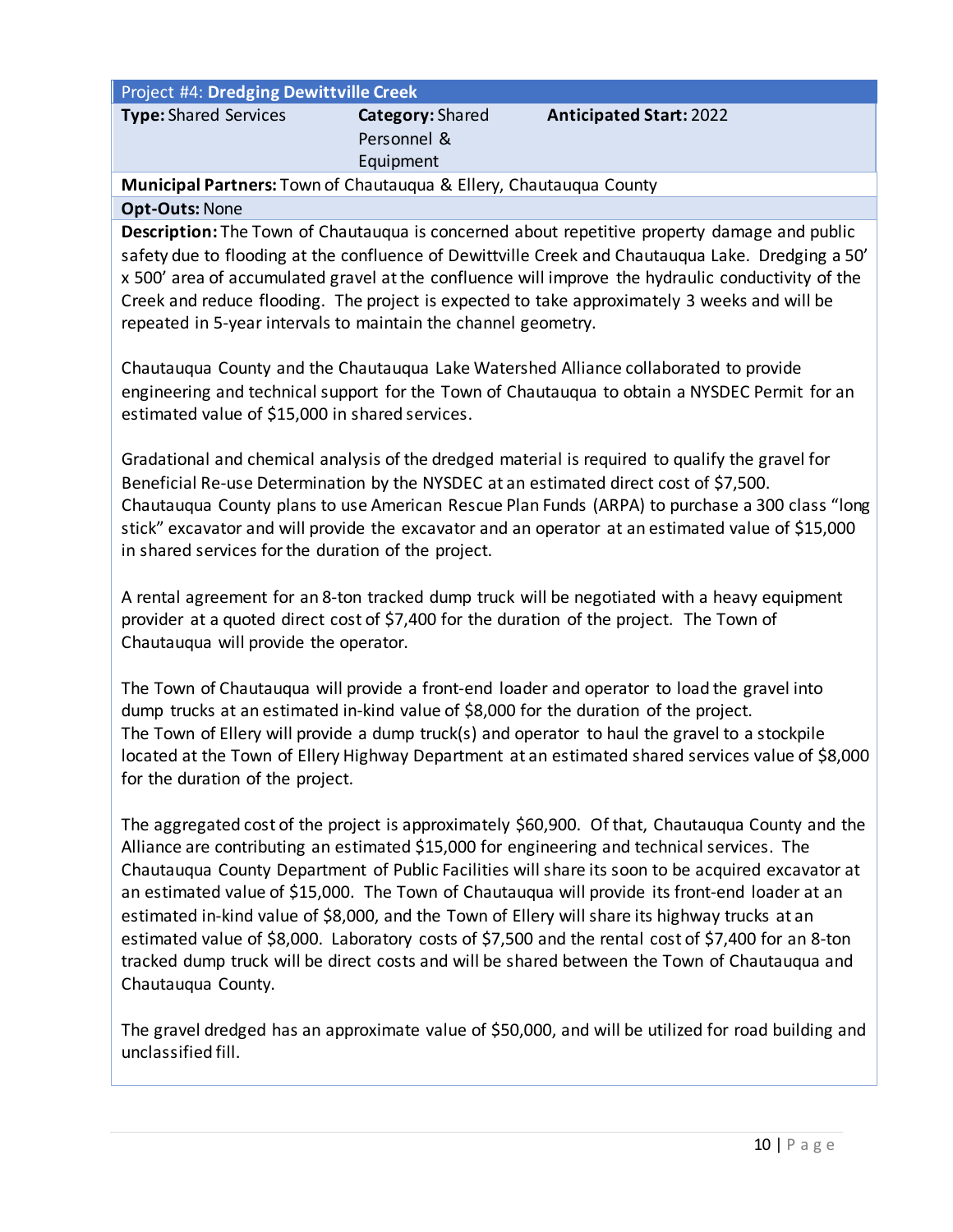| <b>Estimated Savings:</b>    | 2022             | 2027         | <b>Recurring 5 yr</b> |
|------------------------------|------------------|--------------|-----------------------|
| Town of Chautauqua -\$38,000 |                  | $-$ \$38,000 | $-$ \$38,000          |
|                              | Total: -\$38,000 | $-$ \$38,000 | $-$ \$38,000          |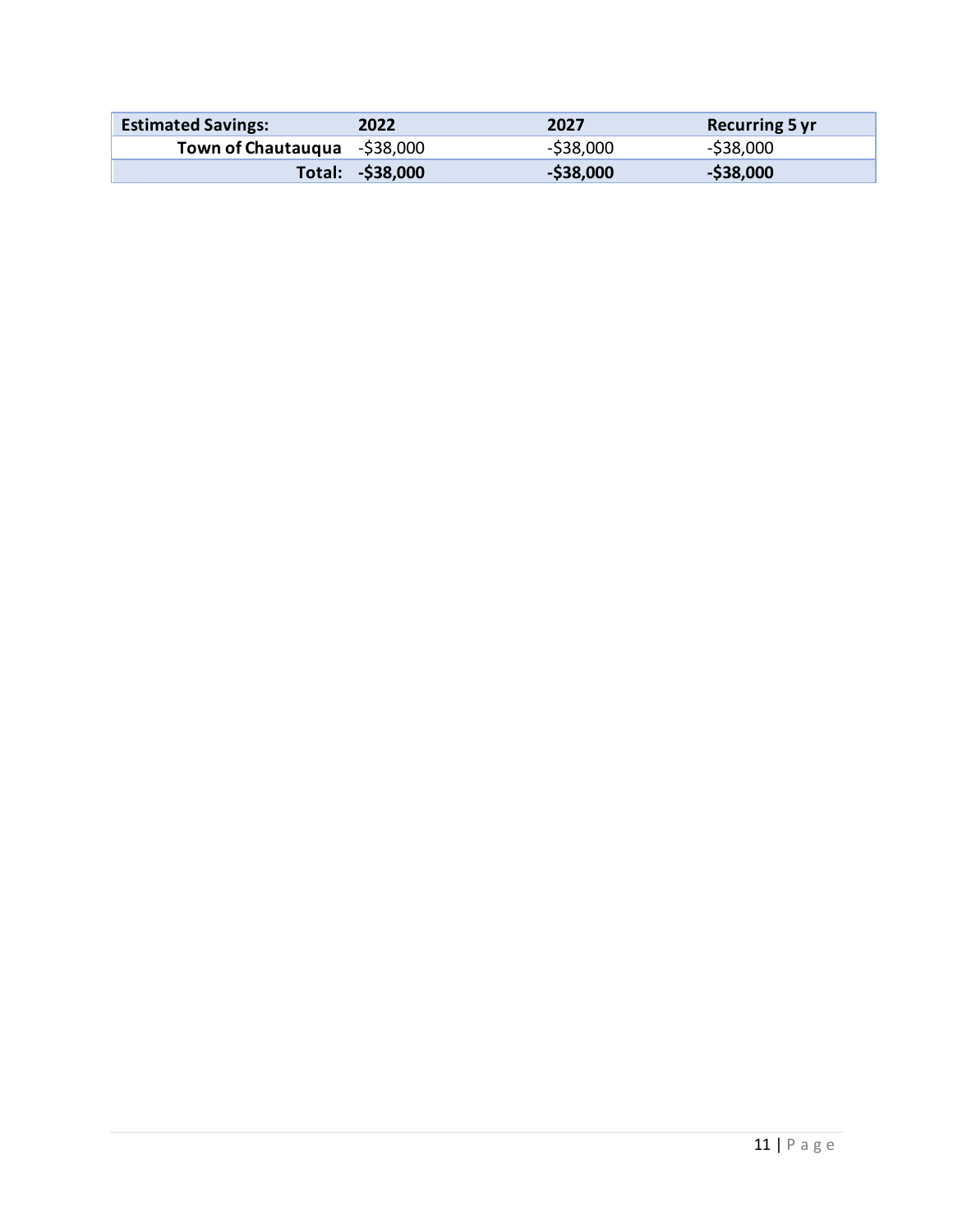| <b>Project #5: Dredging Bemus Creek</b>                                   |                         |                                |  |  |  |
|---------------------------------------------------------------------------|-------------------------|--------------------------------|--|--|--|
| <b>Type: Shared Services</b>                                              | <b>Category:</b> Shared | <b>Anticipated Start: 2022</b> |  |  |  |
|                                                                           | Personnel &             |                                |  |  |  |
|                                                                           | Equipment               |                                |  |  |  |
| <b>Municipal Partners:</b> Town of Ellery & Chautauqua, Chautauqua County |                         |                                |  |  |  |

#### **Opt-Outs:** None

**Description:** The Town of Ellery is concerned about repetitive property damage and public safety due to flooding at the confluence of Bemus Creek and Chautauqua Lake. Dredging a 50' x 500' area of accumulated gravel at the confluence will improve the hydraulic conductivity of the Creek and reduce flooding. The project is expected to take approximately 3 weeks and will be repeated in 5-year intervals to maintain the channel geometry.

Chautauqua County and the Chautauqua Alliance collaborated to provide engineering and technical support for the Town of Ellery to obtain a NYSDEC Permit at an estimated value of \$15,000 in shared services.

Gradational and chemical analysis of the dredged material is required to qualify the gravel for a Beneficial Re-use Determination by the NYSDEC at an estimated direct cost of \$7,500. Chautauqua County plans to use American Rescue Plan Funds (ARPA) to purchase a 300 class "long stick" excavator and will provide the excavator and an operator at an estimated value of \$15,000 in shared services for the duration of the project.

A rental agreement for an 8-ton tracked dump truck will be negotiated with a heavy equipment provider at a quoted cost of \$7,400 in direct costs for the duration of the project. The Town of Ellery will provide the operator.

The Town of Chautauqua will provide a front-end loader and operator to load the gravel into dump trucks at an estimated value of \$8,000 in shared services for the duration of the project. The Town of Ellery will provide a dump truck(s) and operator to haul the gravel to a stockpile located at the Town of Ellery Highway Department an estimated in-kind value of \$8,000 for the duration of the project.

The aggregated cost of the project is approximately \$60,900. Of that, Chautauqua County and the Alliance are contributing an estimated \$15,000 for engineering and technical services. The Chautauqua County Department of Public Facilities will share its soon-to-be acquired excavator at an estimated value of \$15,000. The Town of Chautauqua will share its front-end loader at an estimated value of \$8,000, and the Town of Ellery will provide its highway trucks at an estimated in-kind value of \$8,000. Laboratory costs of \$7,500 and the rental cost of \$7,400 for an 8-ton tracked dump truck will be direct costs and will be shared between the Town of Ellery and Chautauqua County.

The gravel dredged has an approximate value of \$50,000, and will be utilized for road building and unclassified fill.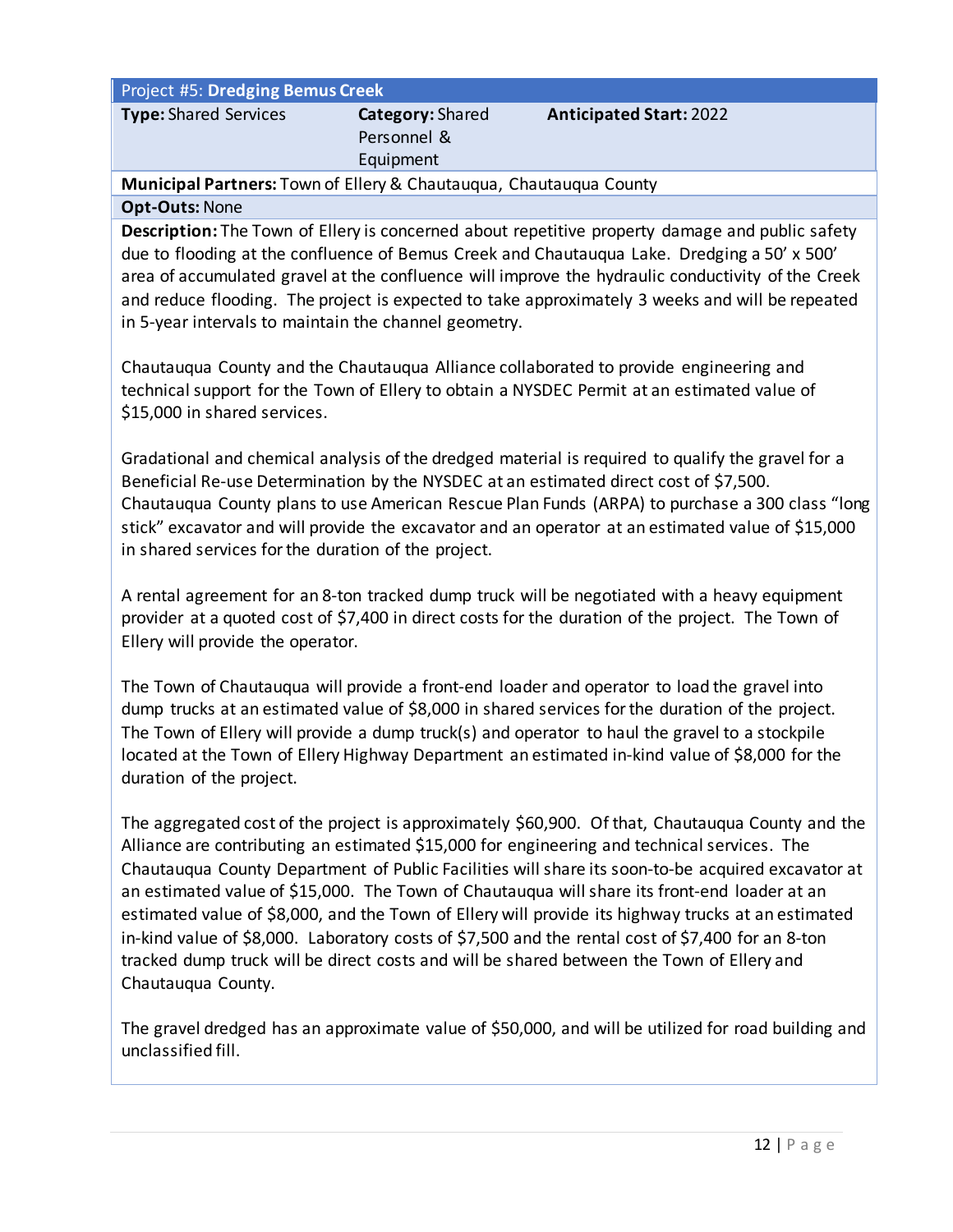| <b>Estimated Savings:</b> | 2022             | 2027         | <b>Recurring 5 yr</b> |
|---------------------------|------------------|--------------|-----------------------|
| Town of Ellery $-538,000$ |                  | $-$ \$38,000 | $-$ \$38,000          |
|                           | Total: -\$38,000 | $-$ \$38,000 | $-$ \$38,000          |

| Project #6: City of Dunkirk with Village of Fredonia Shared Equipment                                                                                                                                                                                                                                                                                                                                                                                                                                                                                                                                                                                                                                                                                                                                                                                                                                                                                                                                                                                                                                                                                                 |                         |                                |                  |
|-----------------------------------------------------------------------------------------------------------------------------------------------------------------------------------------------------------------------------------------------------------------------------------------------------------------------------------------------------------------------------------------------------------------------------------------------------------------------------------------------------------------------------------------------------------------------------------------------------------------------------------------------------------------------------------------------------------------------------------------------------------------------------------------------------------------------------------------------------------------------------------------------------------------------------------------------------------------------------------------------------------------------------------------------------------------------------------------------------------------------------------------------------------------------|-------------------------|--------------------------------|------------------|
|                                                                                                                                                                                                                                                                                                                                                                                                                                                                                                                                                                                                                                                                                                                                                                                                                                                                                                                                                                                                                                                                                                                                                                       |                         |                                |                  |
| <b>Type: Joint Purchase, Sharing</b>                                                                                                                                                                                                                                                                                                                                                                                                                                                                                                                                                                                                                                                                                                                                                                                                                                                                                                                                                                                                                                                                                                                                  | <b>Category: Shared</b> | <b>Anticipated Start: 2022</b> |                  |
| Special Water Main Equipment                                                                                                                                                                                                                                                                                                                                                                                                                                                                                                                                                                                                                                                                                                                                                                                                                                                                                                                                                                                                                                                                                                                                          | Special Equipment       |                                |                  |
| Municipal Partners: City of Dunkirk and Village of Fredonia                                                                                                                                                                                                                                                                                                                                                                                                                                                                                                                                                                                                                                                                                                                                                                                                                                                                                                                                                                                                                                                                                                           |                         |                                |                  |
| <b>Opt-Outs: None</b>                                                                                                                                                                                                                                                                                                                                                                                                                                                                                                                                                                                                                                                                                                                                                                                                                                                                                                                                                                                                                                                                                                                                                 |                         |                                |                  |
| Description: Neither the City of Dunkirk or the Village of Fredonia owns and operates many special<br>water maintenance equipment items that are used to rapidly and efficiently fix and enhance water<br>mains for drinking, industry, and fire protection. Because these items are essential but not used all<br>of the time, each municipality must now contract the rental or contracting of these items at great<br>individual expense as needs arise and as they pay premium prices for expedited service. By jointly<br>owning and operating these specialized items, savings would approximate \$100,000 annually for<br>each municipality. The following are the items they intend to purchase and share: 1) Electronic<br>Leak Detection Equipment at a cost of \$150,000; 2) HydraStop line isolation equipment at a cost of<br>\$250,000 including supplies for all lines from 4-inch through 12-inch; 3) Specialized line cutting<br>equipment for large lines at a cost of \$100,000. Total initial cost will be \$500,000, but with<br>\$100,000 projected savings for each community each year thereafter by sharing these special<br>items in house. |                         |                                |                  |
| <b>Estimated Savings:</b>                                                                                                                                                                                                                                                                                                                                                                                                                                                                                                                                                                                                                                                                                                                                                                                                                                                                                                                                                                                                                                                                                                                                             | 2022                    | 2023                           | <b>Recurring</b> |
| <b>City of Dunkirk</b>                                                                                                                                                                                                                                                                                                                                                                                                                                                                                                                                                                                                                                                                                                                                                                                                                                                                                                                                                                                                                                                                                                                                                | $-$100,000$             | $-$100,000$                    | $-$100,000$      |
| <b>Village of Fredonia</b>                                                                                                                                                                                                                                                                                                                                                                                                                                                                                                                                                                                                                                                                                                                                                                                                                                                                                                                                                                                                                                                                                                                                            | $-$100,000$             | $-$100,000$                    | $-$100,000$      |

**Total: -\$200,000 -\$200,000 -\$200,000**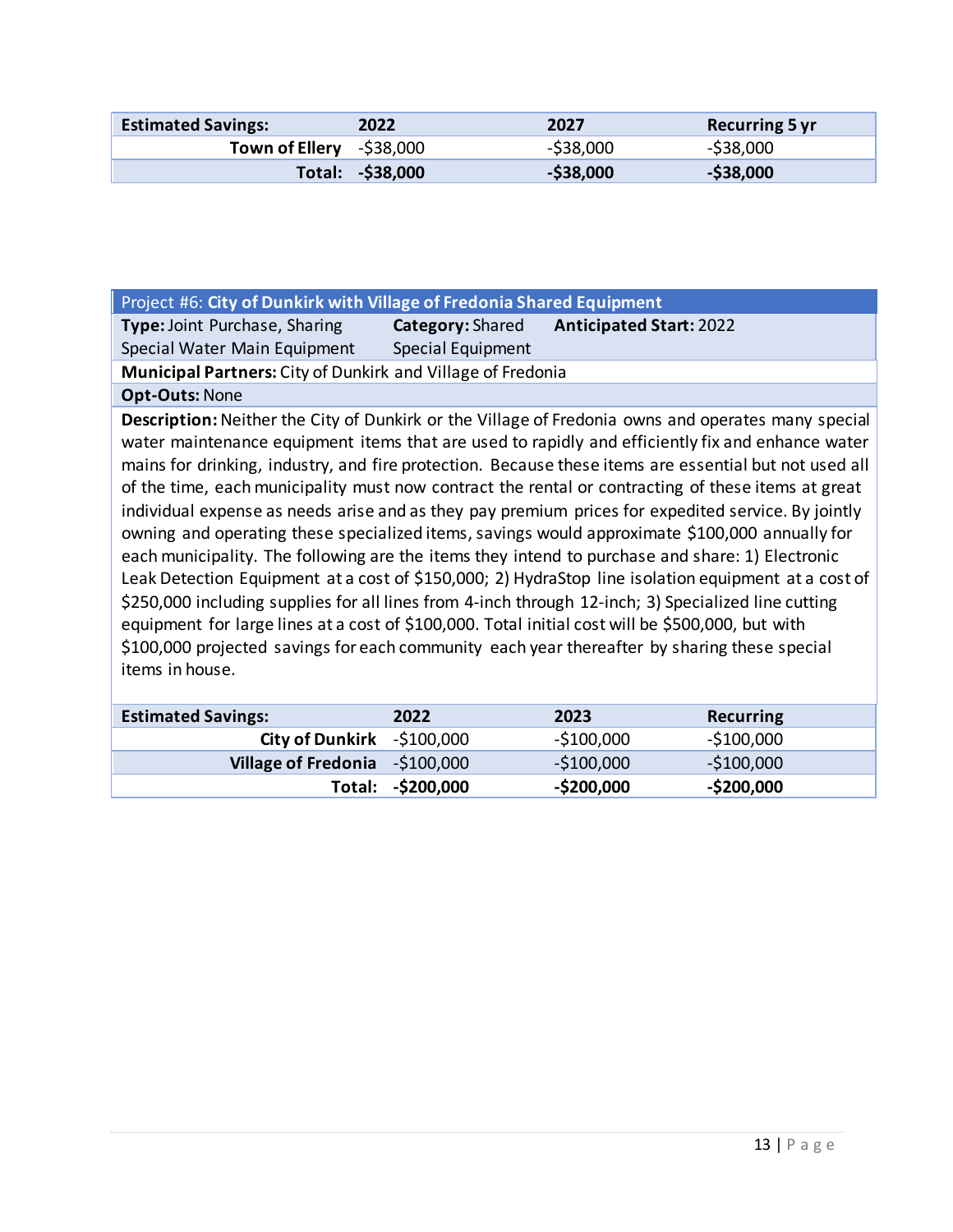| <b>Project #7: Single Town Justice Shared Service</b> |                         |                                |
|-------------------------------------------------------|-------------------------|--------------------------------|
| <b>Type:</b> Shared Services                          | <b>Category:</b> Shared | <b>Anticipated Start: 2022</b> |

Personnel

**Municipal Partners:** Town of Clymer, French Creek, Mina, Sherman

#### **Opt-Outs:** None

**Description:** The Towns of French Creek and Mina currently share a Justice to preside over both courts, who was elected to fill a single town justice position. The Towns of Clymer and Sherman engaged in a study with French Creek and Mina to expand the role of the single town justice to cover all four towns. The process included approval from the state senate and assembly, as well as the governor. Approval was received, and the position of a single town justice to cover all four towns was placed on the November 2021 ballot and a single justice was elected. Additionally, the four towns will enter into a shared services agreement as the Town of Mina has adequate space for a court room that can handle all four towns. The Towns of Clymer, French Creek, and Sherman will help defray the costs of operating the facility at \$50/month each. Although the towns will each employ the justice and the justice clerk, additional savings for the four towns include sharing of court security that is contracted through the Chautauqua County Sheriff's department, and a reduction in out-of-pocket expenses for mandatory training of four separate justices.

| <b>Estimated Savings:</b>     | 2022              | 2023       | <b>Recurring</b> |
|-------------------------------|-------------------|------------|------------------|
| Town of Clymer -\$2,600       |                   | $-52,600$  | $-52,600$        |
| Town of French Creek -\$2,150 |                   | $-52,150$  | $-52,150$        |
| Town of Mina $-53,490$        |                   | $-53,490$  | $-53,490$        |
| Town of Sherman -\$4,150      |                   | $-54,150$  | $-54,150$        |
|                               | Total: - \$12,390 | $-$12,390$ | $-$12,390$       |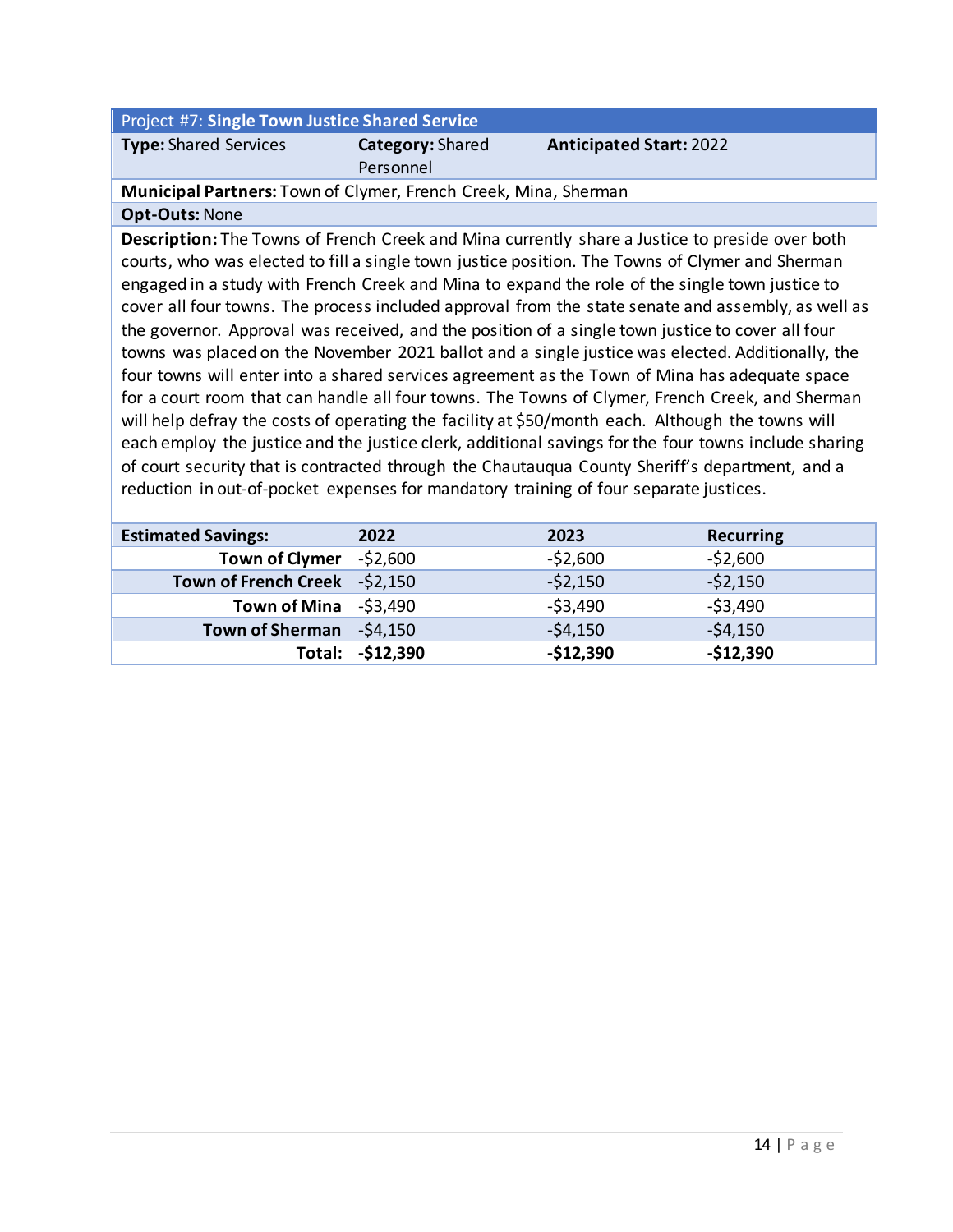| Project #8: Safety Inspection/Zoning Shared Services                                                                                                                                                                                                                                                                                                                                                                                                                                                                                                                              |                               |                                  |                  |
|-----------------------------------------------------------------------------------------------------------------------------------------------------------------------------------------------------------------------------------------------------------------------------------------------------------------------------------------------------------------------------------------------------------------------------------------------------------------------------------------------------------------------------------------------------------------------------------|-------------------------------|----------------------------------|------------------|
| <b>Type:</b> Shared Services                                                                                                                                                                                                                                                                                                                                                                                                                                                                                                                                                      | Category: Shared<br>Personnel | <b>Anticipated Start: 1/2022</b> |                  |
| Municipal Partners: Town of Harmony, Town of Busti, Village of Lakewood                                                                                                                                                                                                                                                                                                                                                                                                                                                                                                           |                               |                                  |                  |
| <b>Opt-Outs: None</b>                                                                                                                                                                                                                                                                                                                                                                                                                                                                                                                                                             |                               |                                  |                  |
| Description: The Town of Harmony currently employs a part-time Safety/Zoning person at 5 hours<br>per week. The Budgeted amount is \$11,357 annually for 2022. The Town of Harmony needs to<br>increase their current office hours and safety inspection hours to 15 hours per week or \$30,000<br>annually.                                                                                                                                                                                                                                                                      |                               |                                  |                  |
| The Town of Busti has a full time and a part time Zoning and Fire department, which they share<br>with the Village of Lakewood. The Town of Busti, through shared services of their existing<br>department, can offer expanded hours within their town as well as at their present location for<br>building permit issuing. The Town of Busti will also provide much needed additional hours for<br>safety/building inspections. The Town of Busti will charge the Town of Harmony \$11,000 for this<br>service, thereby eliminating the need for The Town of Harmony department. |                               |                                  |                  |
| <b>Estimated Savings:</b>                                                                                                                                                                                                                                                                                                                                                                                                                                                                                                                                                         | 2022                          | 2023                             | <b>Recurring</b> |
| <b>Town of Harmony</b>                                                                                                                                                                                                                                                                                                                                                                                                                                                                                                                                                            | $-$19,000$                    | $-$19,000$                       | $-$19,000$       |
| <b>Town of Busti</b>                                                                                                                                                                                                                                                                                                                                                                                                                                                                                                                                                              | \$0                           | \$0                              | \$0              |
| <b>Village of Lakewood</b>                                                                                                                                                                                                                                                                                                                                                                                                                                                                                                                                                        | \$0                           | \$0                              | \$0              |
| Total:                                                                                                                                                                                                                                                                                                                                                                                                                                                                                                                                                                            | $-$19,000$                    | $-$19,000$                       | $-$19,000$       |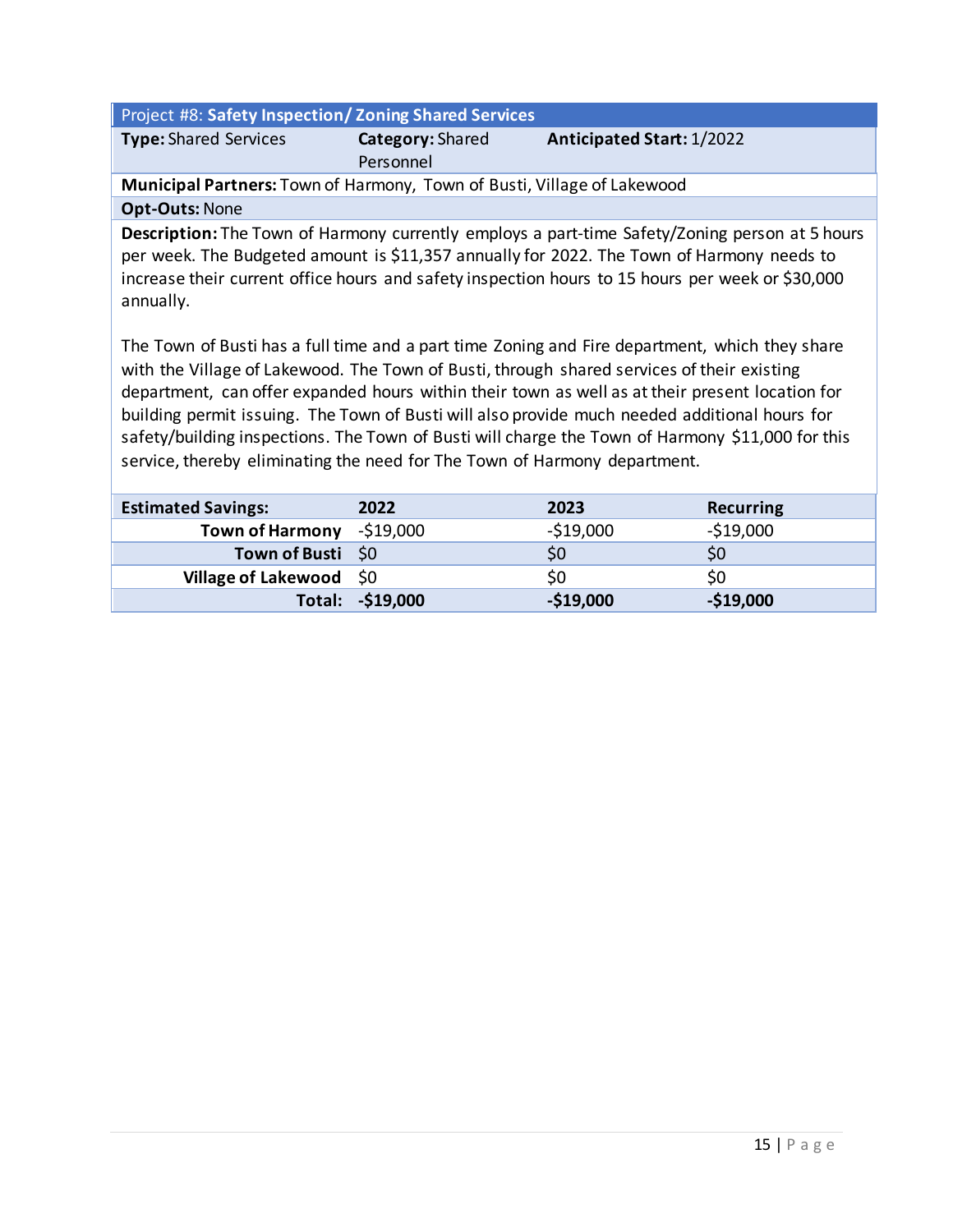| <b>Project #9: Vac Truck Shared Equipment</b>                                               |                          |                                |
|---------------------------------------------------------------------------------------------|--------------------------|--------------------------------|
| <b>Type:</b> Shared Equipment                                                               | <b>Category:</b> Special | <b>Anticipated Start: 2022</b> |
|                                                                                             | Equipment                |                                |
| Municipal Partners: Town of Dunkirk, City of Dunkirk, Chautauqua County DPW, and Village of |                          |                                |

Fredonia

#### **Opt-Outs: None**

**Description:** The City of Dunkirk currently has in its fleet a twenty-three-year-old vacuum truck that is being shared on an as-needed basis with the County and the neighboring Village of Fredonia, and the Town of Dunkirk. The Vac Truck has surpassed its useful life, and it is more difficult to find replacement parts to keep it operational. When the City of Dunkirk shares this vital piece of equipment during non-emergency times for other municipalities to utilize for preventive maintenance of storm and sanitary systems, the City also includes a driver and an operator. By the City of Dunkirk sharing this specialized equipment there is a cost avoidance to each of the other three municipalities for the purchase of this piece of equipment. The purchase price on state contract is approximately \$500,000 and is planned for a 2022 purchase**.** This purchase will be a one-time savings by not having to purchase duplicate equipment.

| <b>Estimated Savings:</b>   | 2022             | 2023         | <b>Recurring</b> |
|-----------------------------|------------------|--------------|------------------|
| <b>County of Chautauqua</b> | -\$50,000        | $-$ \$50,000 | $-$ \$50,000     |
| Village of Fredonia         | $-$ \$50,000     | $-$ \$50,000 | $-$ \$50,000     |
| Town of Dunkirk             | $\sim$ -\$50,000 | $-$ \$50,000 | $-$ \$50,000     |
| <b>Total</b>                | $-$150,000$      | $-$150,000$  | $-$150,000$      |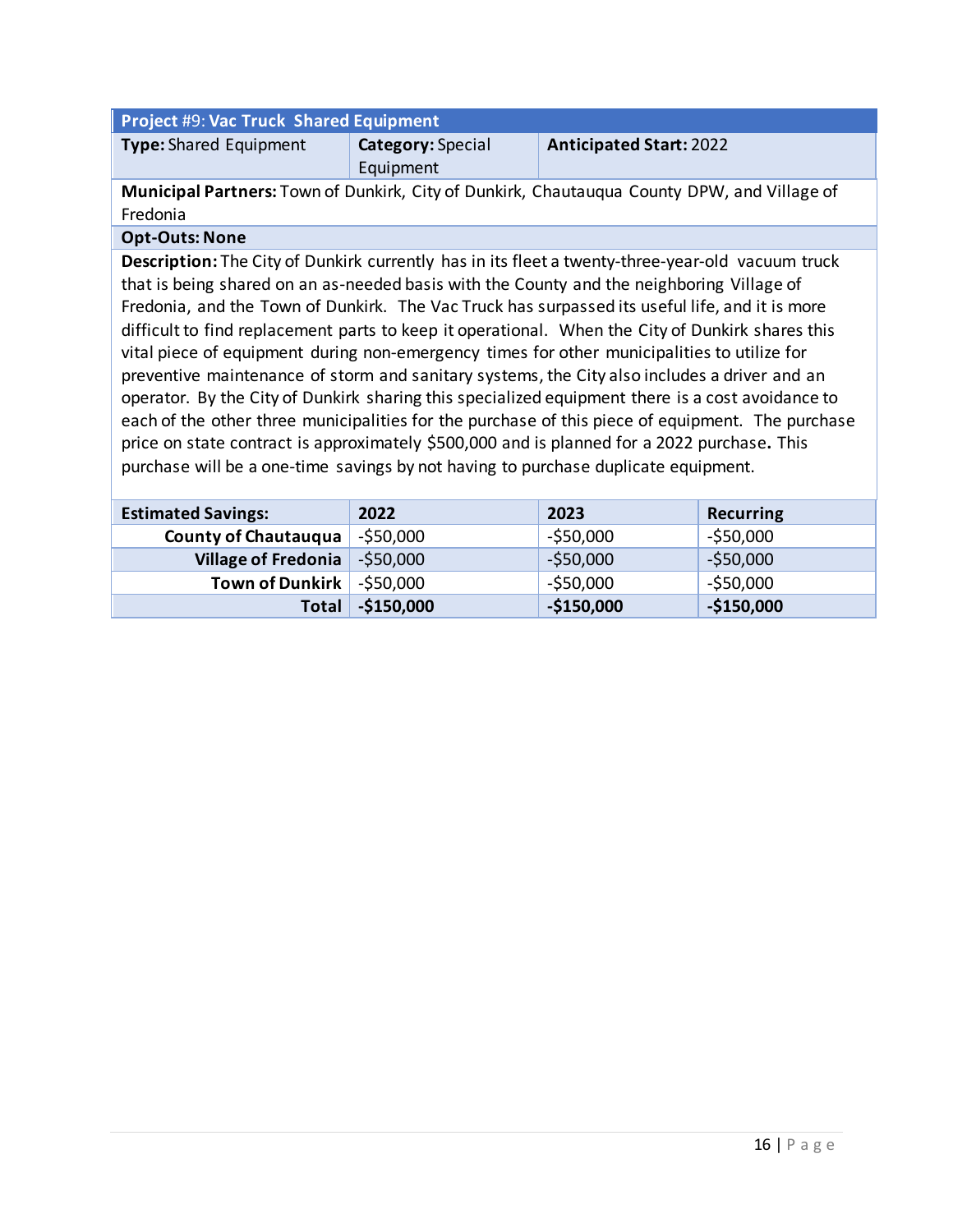| Municipality             | <b>Panel Member</b>    | Vote              | <b>Written Justification for Vote</b> |
|--------------------------|------------------------|-------------------|---------------------------------------|
| <b>Chautauqua County</b> | Paul M. Wendel Jr.     | <b>Yes</b>        |                                       |
| Cities (2)               |                        |                   |                                       |
| <b>Dunkirk</b>           | <b>Wilfred Rosas</b>   | <b>Yes</b>        |                                       |
| Jamestown                | Edward A. Sundquist    | <b>Yes</b>        |                                       |
|                          |                        | <b>Towns (27)</b> |                                       |
| Arkwright                | <b>Brian L Mcavoy</b>  | <b>Yes</b>        |                                       |
| <b>Busti</b>             | <b>Jesse M Robbins</b> | <b>NV</b>         |                                       |
| <b>Carroll</b>           | Russell L Payne        | <b>NV</b>         |                                       |
| <b>Charlotte</b>         | Allen W Chase          | <b>Yes</b>        |                                       |
| Chautauqua               | Donald Emhardt         | <b>Yes</b>        |                                       |
| <b>Cherry Creek</b>      | William W Young        | <b>Yes</b>        |                                       |
| Clymer                   | Travis B Heiser        | <b>Yes</b>        |                                       |
| <b>Dunkirk</b>           | <b>Richard A Purol</b> | <b>Yes</b>        |                                       |
| <b>Ellery</b>            | Arden E Johnson        | <b>NV</b>         |                                       |
| <b>Ellicott</b>          | Patrick W Mclaughlin   | <b>NV</b>         |                                       |
| Ellington                | Karen G Bifaro         | <b>NV</b>         |                                       |
| <b>French Creek</b>      | David J White          | <b>Yes</b>        |                                       |
| Gerry                    | Richard C Heath        | <b>Yes</b>        |                                       |
| <b>Hanover</b>           | <b>Todd Johnson</b>    | <b>NV</b>         |                                       |
| Harmony                  | John E Brown           | <b>Yes</b>        |                                       |
| <b>Kiantone</b>          | Joshua S Ostrander     | <b>NV</b>         |                                       |
| <b>Mina</b>              | Rebecca N Brumagin     | <b>Yes</b>        |                                       |
| <b>North Harmony</b>     | <b>Robert E Yates</b>  | <b>Yes</b>        |                                       |
| Poland                   | Kelly A Snow           | <b>NV</b>         |                                       |
| <b>Pomfret</b>           | Daniel W Pacos         | <b>Yes</b>        |                                       |
| <b>Portland</b>          | Daniel F Schrantz      | <b>NV</b>         |                                       |
| <b>Ripley</b>            | Douglas A Bowen        | <b>Yes</b>        |                                       |
| Sheridan                 | John H Walker Ii       | <b>Yes</b>        |                                       |
| Sherman                  | Mark D Persons         | <b>Yes</b>        |                                       |
| <b>Stockton</b>          | David J Wilson         | <b>NV</b>         |                                       |
| Villenova                | Yvonne M Park          | <b>Yes</b>        |                                       |

## **Appendix A: Chautauqua County Shared Services Panel Final Votes**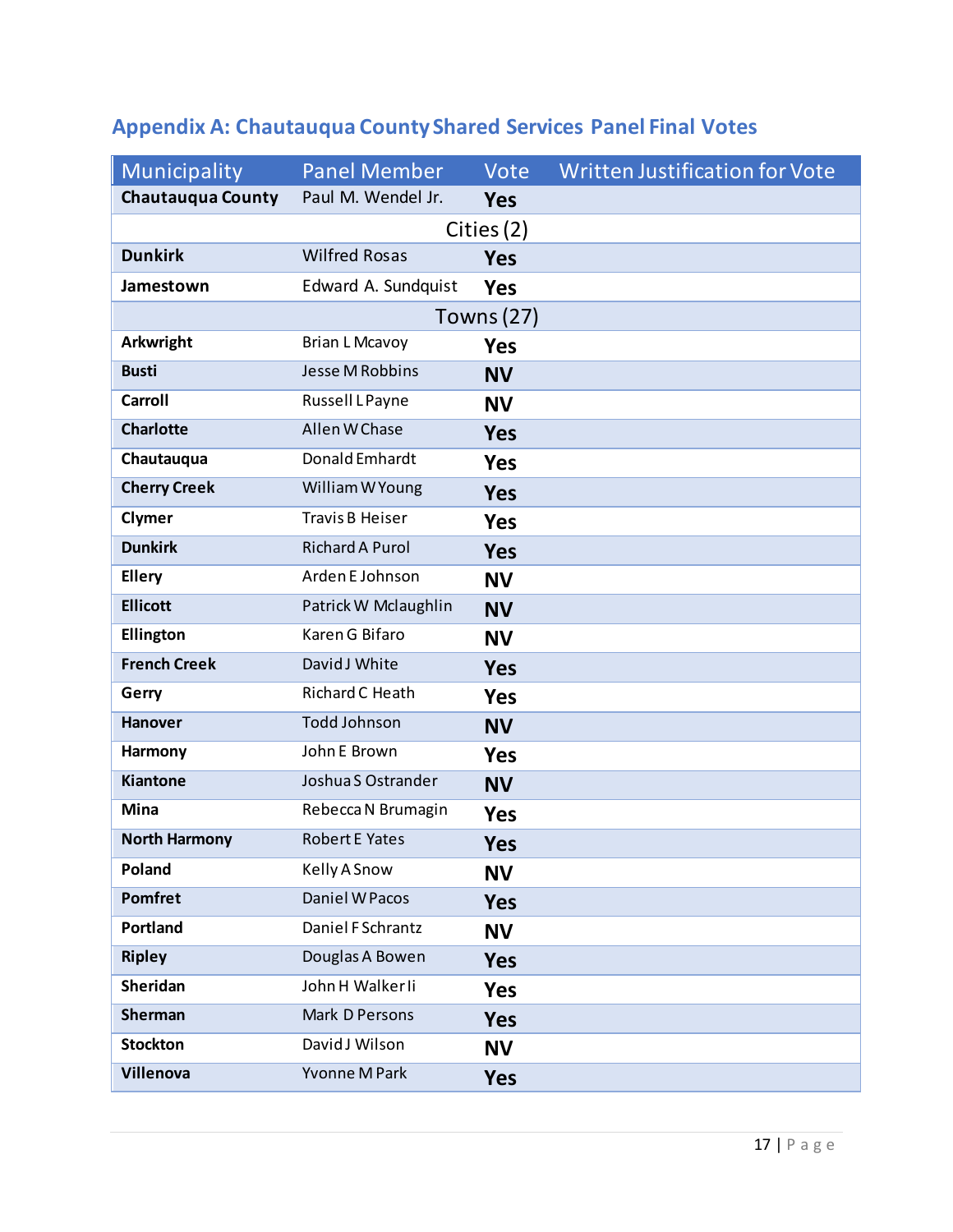| Westfield            | Martha R Bills         | <b>Yes</b> |
|----------------------|------------------------|------------|
| Villages (13)        |                        |            |
| <b>Bemus Point</b>   | Bryan P Dahlberg       | <b>NV</b>  |
| <b>Brocton</b>       | <b>Arthur L Miller</b> | <b>NV</b>  |
| Cassadaga            | William M Dorman       | <b>NV</b>  |
| Celoron              | Scott Schrecengost     | <b>NV</b>  |
| <b>Falconer</b>      | James M Jaroszynski    | <b>NV</b>  |
| Fredonia             | Douglas P Essek        | <b>NV</b>  |
| Lakewood             | Randall G Holcomb      | <b>Yes</b> |
| <b>Mayville</b>      | Kennth V Shearer Jr    | <b>NV</b>  |
| Panama               | William F Schneider    | <b>NV</b>  |
| <b>Sherman</b>       | Colleen M Meeder       | <b>Yes</b> |
| <b>Silver Creek</b>  | Jeffrey Hornburg       | <b>Yes</b> |
| <b>Sinclairville</b> | James E Kianos Jr      | <b>Yes</b> |
| Westfield            | Mike Vandevelde        | <b>Yes</b> |

NV (No Vote) – Panel member was not in attendance at meeting and, therefore, was ineligible to cast a vote on Plan (per State Law) on behalf of his or her local government.

## **Final Vote Total: YES 25 / NO 0 / NV 18**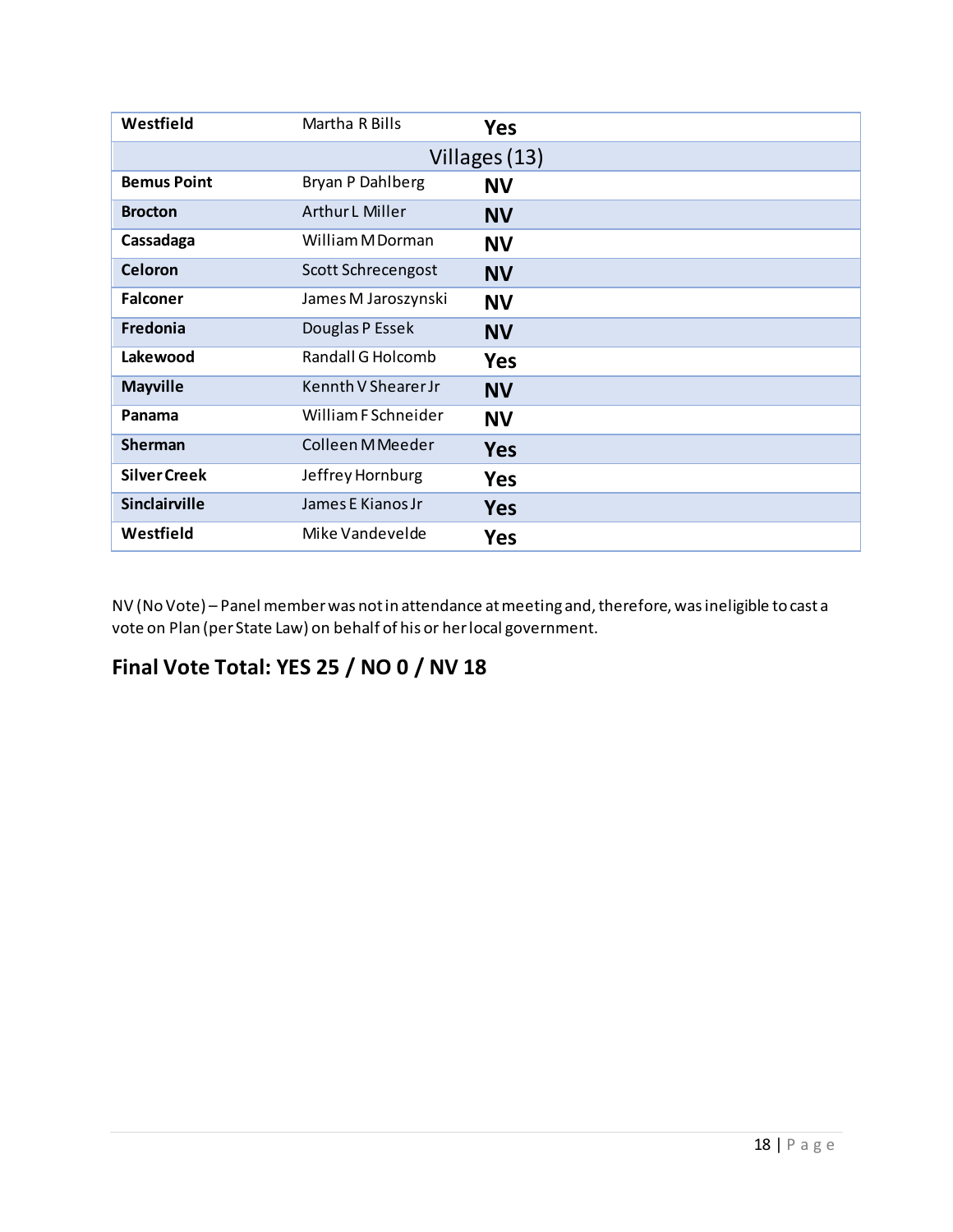## **Appendix B: Timeline of Events**

| <b>Timeline of Events</b>                                                   |                                                                                                                                                                                                                                                                                                                                                                                                                                                                                                                                                                      |
|-----------------------------------------------------------------------------|----------------------------------------------------------------------------------------------------------------------------------------------------------------------------------------------------------------------------------------------------------------------------------------------------------------------------------------------------------------------------------------------------------------------------------------------------------------------------------------------------------------------------------------------------------------------|
| April, 2018:                                                                | The 2018-19 New York State Budget was enacted. This<br>included language extending the County-wide Shared<br>Services Initiative for calendar years 2019, 2020, and<br>2021.                                                                                                                                                                                                                                                                                                                                                                                         |
| <b>Shared Service Panel Created</b><br><b>January, 2020:</b>                | The Chief Executive Officer (CEO) of each county<br>convenes a Shared Services Panel within the county.<br>The County Executive shall serve as chair of the Panel.<br>In addition to the county executive, the Panel must<br>consist of the mayor of every city or village within the<br>county, and the supervisor of every town within the<br>county. The county executive may also invite school<br>and special districts to join the Panel.                                                                                                                      |
| <b>Panel Meetings Held</b><br>June 3rd, 2021 & November 22nd, 2021:         | The County Executive shall regularly consult with, and<br>take recommendations from all the representatives of<br>the shared services panel as well as the representatives<br>of each collective bargaining unit of the county and the<br>cities, towns, and villages.                                                                                                                                                                                                                                                                                               |
| <b>Public Hearings Held</b><br>December 13th 10am, 2pm, and 5pm:            | The County Executive, the county legislative body, and<br>the Panel shall accept input and testimony on the Plan<br>from the: public, civic, business, labor, and community<br>leaders. To facilitate such input, a minimum of three<br>public hearings will be held in the month of December.<br>All such public hearings will be conducted before the<br>plan is voted on by the Panel. Public notice of all such<br>hearings shall be provided at least one week prior in<br>the manner prescribed in Subdivision 1 of Section 104<br>of the Public Officers Law. |
| Legislature Receives Plan for review,<br>comment, and file:                 | The County Executive will submit the Plan to the<br>Chautauqua County Legislature, accompanied by a<br>certification as to the accuracy of the property tax<br>savings. County legislators will thoroughly review the<br>plan, comments and suggestions will be collected, and<br>a summary report will be produced.                                                                                                                                                                                                                                                 |
| <b>County-wide Shared Services Plan voted</b><br>on<br>December 17th, 2021: | A majority vote of the Panel is required for approval of<br>the Plan. Prior to the vote, each member of the Panel<br>may remove any proposed action that affects their<br>local government. Written notice of the removal will be<br>provided to the County Executive prior to the Panel-<br>wide vote.                                                                                                                                                                                                                                                              |
| If Plan is Approved:                                                        | The County Executive shall finalize the Plan. The county<br>executive shall submit to the Department of State a<br>certification of the Plan and its property tax savings<br>plan.                                                                                                                                                                                                                                                                                                                                                                                   |